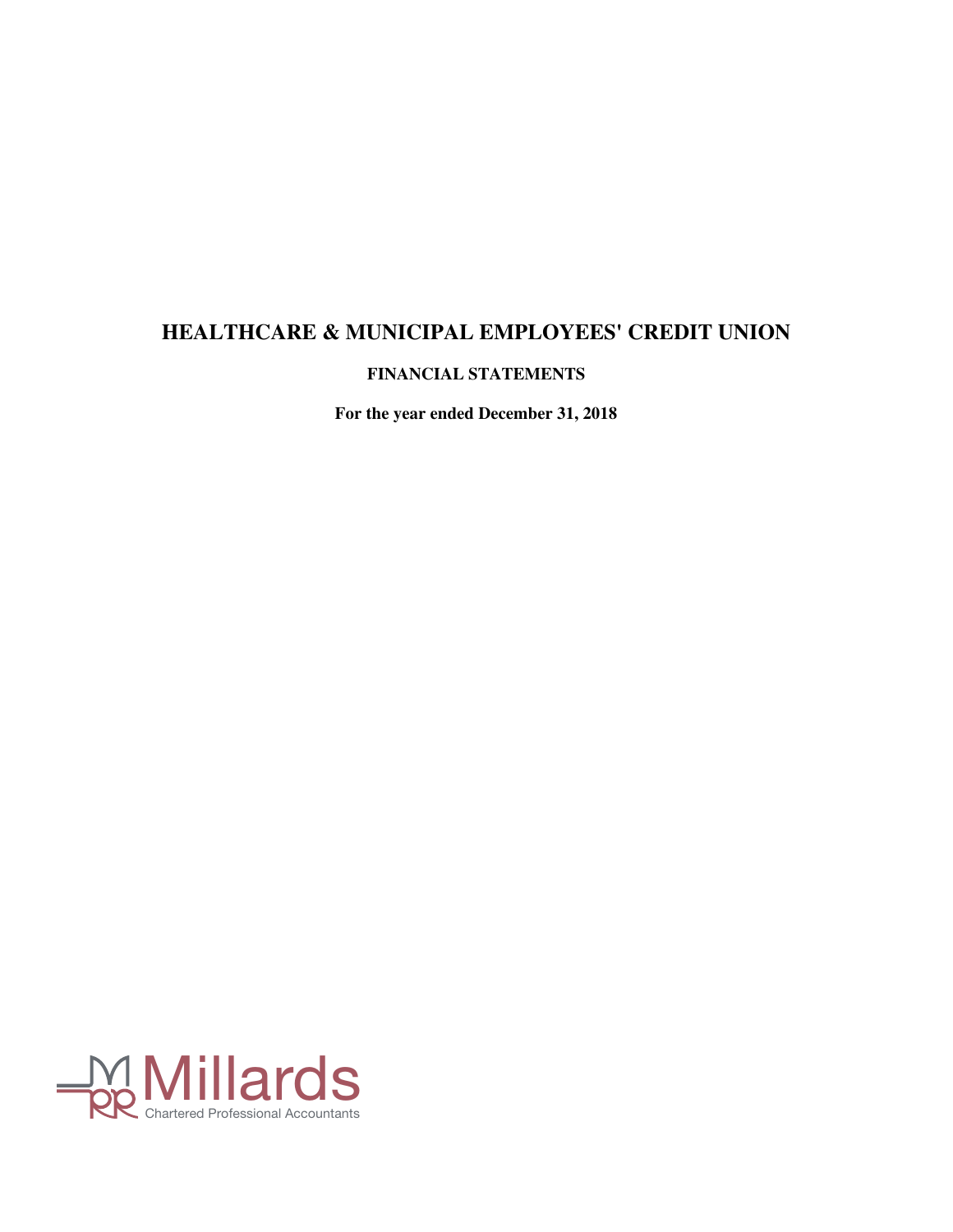## **For the year ended December 31, 2018**

## **INDEX**

|                                          | Page           |
|------------------------------------------|----------------|
| <b>INDEPENDENT AUDITORS' REPORT</b>      | $1 - 2$        |
| FINANCIAL STATEMENTS                     |                |
| <b>Statement of Financial Position</b>   | 3              |
| Statement of Comprehensive Income        | $\overline{4}$ |
| Statements of Changes in Members' Equity | 5              |
| <b>Statement of Cash Flows</b>           | 6              |
| Notes to the Financial Statements        | $7 - 29$       |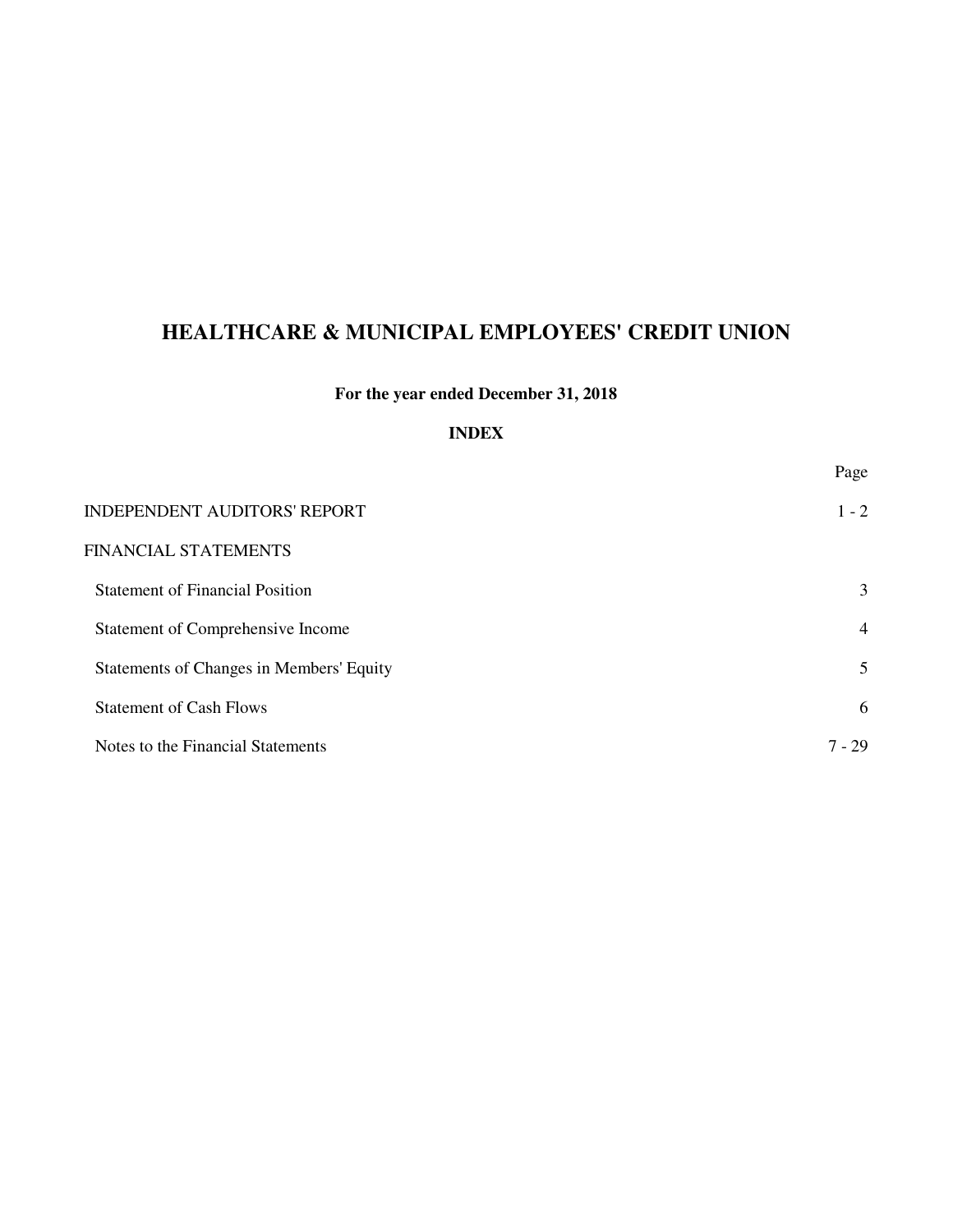

P.O. Box 367, 96 Nelson Street **Brantford, Ontario N3T 5N3** Telephone: (519) 759-3511 Facsimile: (519) 759-7961

## **INDEPENDENT AUDITORS' REPORT**

### **To the Members of Healthcare & Municipal Employees' Credit Union**

#### **Opinion**

We have audited the financial statements of Healthcare & Municipal Employees' Credit Union (the 'Entity'), which comprise the statement of financial position as at December 31, 2018, and the statements of comprehensive income, changes in members' equity, and cash flows for the year then ended, and notes to the financial statements, including a summary of significant accounting policies.

In our opinion, the accompanying financial statements present fairly, in all material respects, the financial position of the Entity as at December 31, 2018, and its financial performance and its cash flows for the year then ended in accordance with International Financial Reporting Standards.

#### **Basis for Opinion**

We conducted our audit in accordance with Canadian generally accepted auditing standards. Our responsibilities under those standards are further described in the *Auditors' Responsibilities for the Audit of Financial Statements* section of our report. We are independent of the Entity in accordance with the ethical requirements that are relevant to our audit of the financial statements in Canada, and we have fulfilled our other ethical responsibilities in accordance with these requirements. We believe that the audit evidence we have obtained is sufficient and appropriate to provide a basis for our opinion.

#### **Other Information – Annual Report**

Management is responsible for the annual report. The annual report comprises the report of the board of directors, report of the CEO, and other management reports, but does not include the financial statements and our auditors' report thereon. The annual report is expected to be made available to us after the date of this auditors' report.

Our opinion on the financial statements does not cover the other information and we do not express any form of assurance conclusion thereon.

In connection with our audit of the financial statements, our responsibility is to read the annual report identified above when it becomes available and, in doing so, consider whether the annual report is materially inconsistent with the financial statements or our knowledge obtained in the audit or otherwise appears to be materially misstated.

When we read the annual report, if we conclude that there is a material misstatement therein, we are required to communicate the matter to those charged with governance.

#### **Responsibilities of Management and Those Charged with Governance for the Financial Statements**

Management is responsible for the preparation and fair presentation of these financial statements in accordance with International Financial Reporting Standards, and for such internal control as management determines is necessary to enable the preparation of financial statements that are free from material misstatement, whether due to fraud or error.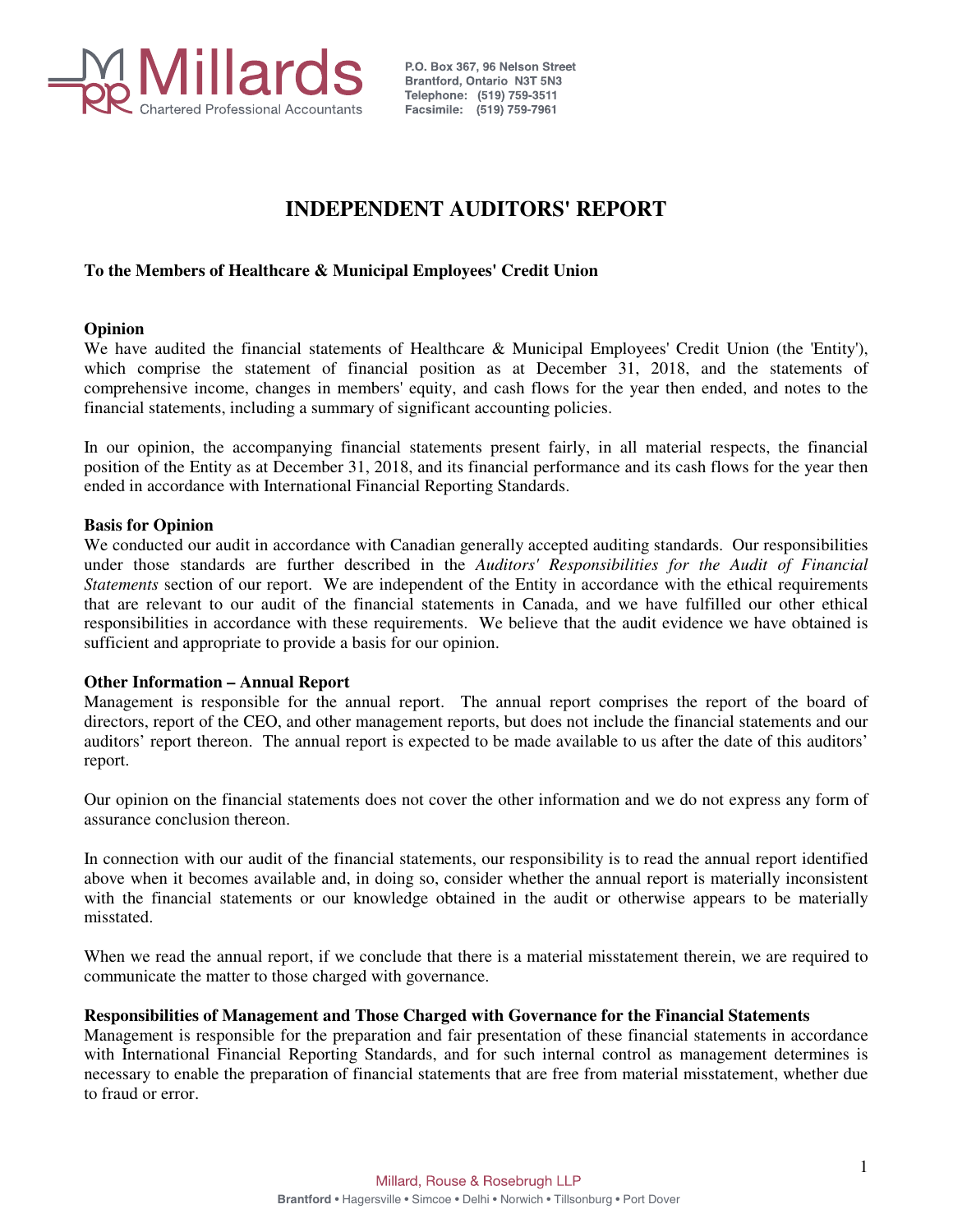In preparing the financial statements, management is responsible for assessing the Entity's ability to continue as a going concern, disclosing, as applicable, matters relating to going concern and using the going concern basis of accounting unless management either intends to liquidate the Entity or to cease operations, or has no realistic alternative but to do so.

Those charged with governance are responsible for overseeing the Entity's financial reporting process.

#### **Auditors' Responsibilities for the Audit of the Financial Statements**

Our objectives are to obtain reasonable assurance about whether the financial statements as a whole are free from material misstatement, whether due to fraud or error, and to issue an auditors' report that includes our opinion. Reasonable assurance is a high level of assurance, but is not a guarantee that an audit conducted in accordance with Canadian generally accepted auditing standards will always detect a material misstatement when it exists. Misstatements can arise from fraud or error and are considered material if, individually or in the aggregate, they could reasonably be expected to influence the economic decisions of users taken on the basis of these financial statements. As part of an audit in accordance with Canadian generally accepted auditing standards, we exercise professional judgment and maintain professional skepticism throughout the audit. We also:

- Identify and assess the risks of material misstatement of the financial statements, whether due to fraud or error, design and perform audit procedures responsive to those risks, and obtain audit evidence that is sufficient and appropriate to provide a basis for our opinion. The risk of not detecting a material misstatement resulting from fraud is higher than for one resulting from error, as fraud may involve collusion, forgery, intentional omissions, misrepresentations, or the override of internal control.
- Obtain an understanding of internal control relevant to the audit in order to design audit procedures that are appropriate in the circumstances, but not for the purpose of expressing an opinion on the effectiveness of the Entity's internal control.
- Evaluate the appropriateness of accounting policies used and the reasonableness of accounting estimates and related disclosures made by management.
- Conclude on the appropriateness of management's use of the going concern basis of accounting, and based on the audit evidence obtained, whether a material uncertainty exists related to events or conditions that may cast significant doubt on the Entity's ability to continue as a going concern. If we conclude that a material uncertainty exists, we are required to draw attention in our auditors' report to the related disclosures in the financial statements or, if such disclosures are inadequate, to modify our opinion. Our conclusions are based on the audit evidence obtained up to the date of our auditors' report. However, future events or conditions may cause the Entity to cease to continue as a going concern.
- Evaluate the overall presentation, structure and content of the financial statements, including the disclosures, and whether the financial statements represent the underlying transactions and events in a manner that achieves fair presentation.

We communicate with those charged with governance regarding, among other matters, the planned scope and timing of the audit and significant audit findings, including any significant deficiencies in internal control that we identify during our audit.

Willard, house 2 Rosebragh LLP

February 19, 2019<br>
CHARTERED PROFESSIONAL ACCOUNTANTS<br>
Licensed Public Accountants **Licensed Public Accountants** 

## **AB** Millards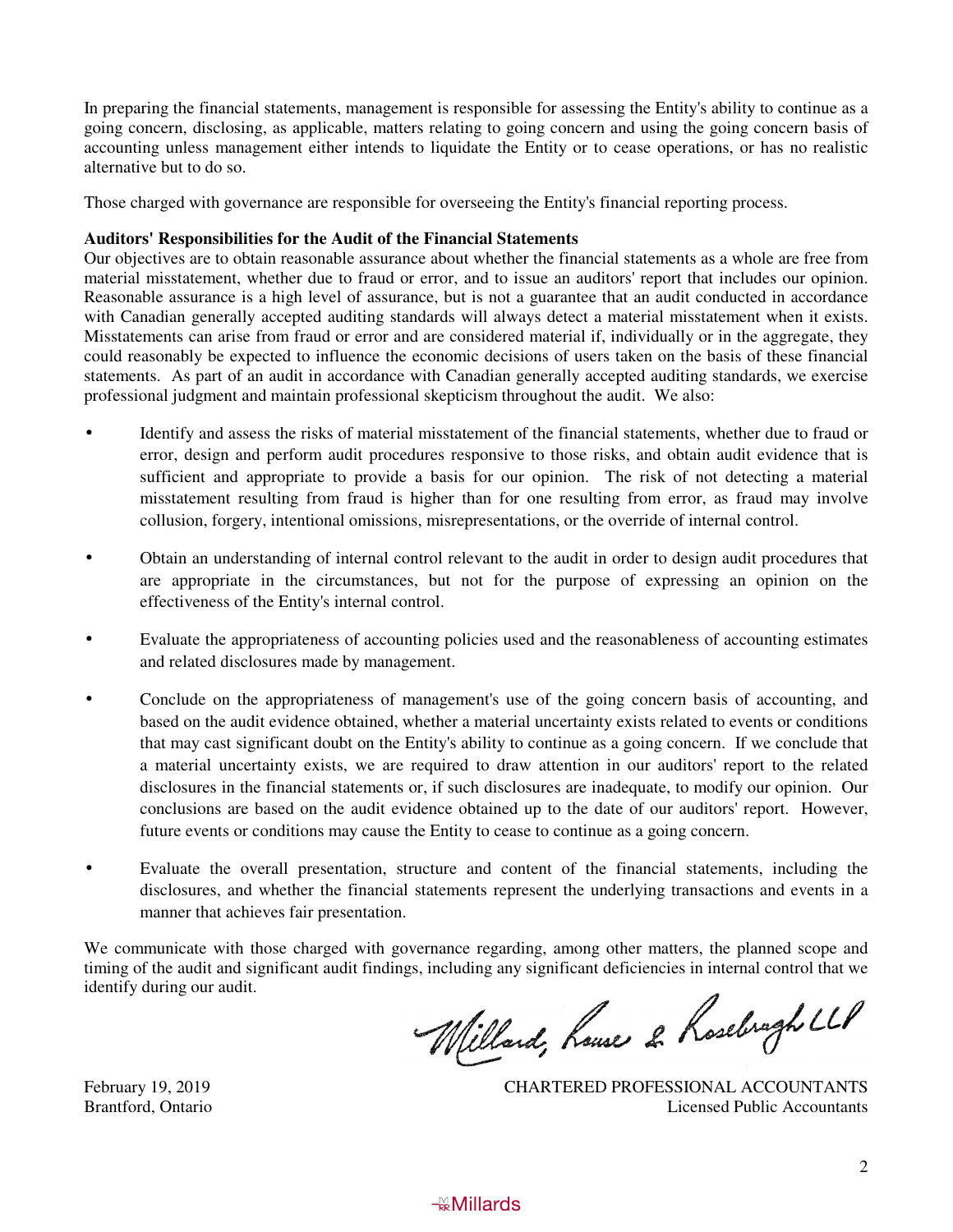## **STATEMENT OF FINANCIAL POSITION**

| <b>As at December 31</b>                      | 2018          | 2017              |
|-----------------------------------------------|---------------|-------------------|
|                                               |               | (Restated Note 3) |
| <b>ASSETS</b>                                 |               |                   |
| Cash and bank                                 | 3,696,824     | 6,923,025         |
| Investments (Note 5)                          | 16,082,204    | 13,379,079        |
| Derivatives (Note 6)                          | 161,784       | 337,883           |
| Loans to members (Note 7)                     | 196,396,895   | 179,209,684       |
| Accounts receivable                           | 32,833        | 22,471            |
| Prepaid expenses                              | 106,972       | 302,023           |
| Income taxes recoverable                      |               | 30,081            |
| Property, plant and equipment (Note 9)        | 1,961,239     | 2,157,770         |
| Intangible assets (Note 9)                    | 188,961       | 249,461           |
| Deferred income tax asset (Note 16)           | 2,690         |                   |
|                                               | 218,630,402   | 202,611,477       |
| <b>LIABILITIES</b>                            |               |                   |
| Term loan (Note 10)                           |               | 8,000,000         |
| Members' deposits (Note 11)                   | 205,362,641   | 181,330,202       |
| Accounts payable and accrued liabilities      | 1,218,854     | 1,676,687         |
| Derivatives (Note 6)                          | 165,263       | 367,783           |
| Income taxes payable                          | 136,224       |                   |
| Deferred income tax liability (Note 16)       |               | 8,727             |
| Members' share capital (Note 12)              | 789,484       | 898,105           |
|                                               | 207, 672, 466 | 192,281,504       |
| <b>MEMBERS' EQUITY</b>                        |               |                   |
| <b>Undivided Earnings</b>                     | 10,968,896    | 10,329,973        |
| <b>Accumulated Other Comprehensive Income</b> | (10,960)      |                   |
|                                               | 10,957,936    | 10,329,973        |
|                                               | 218,630,402   | 202,611,477       |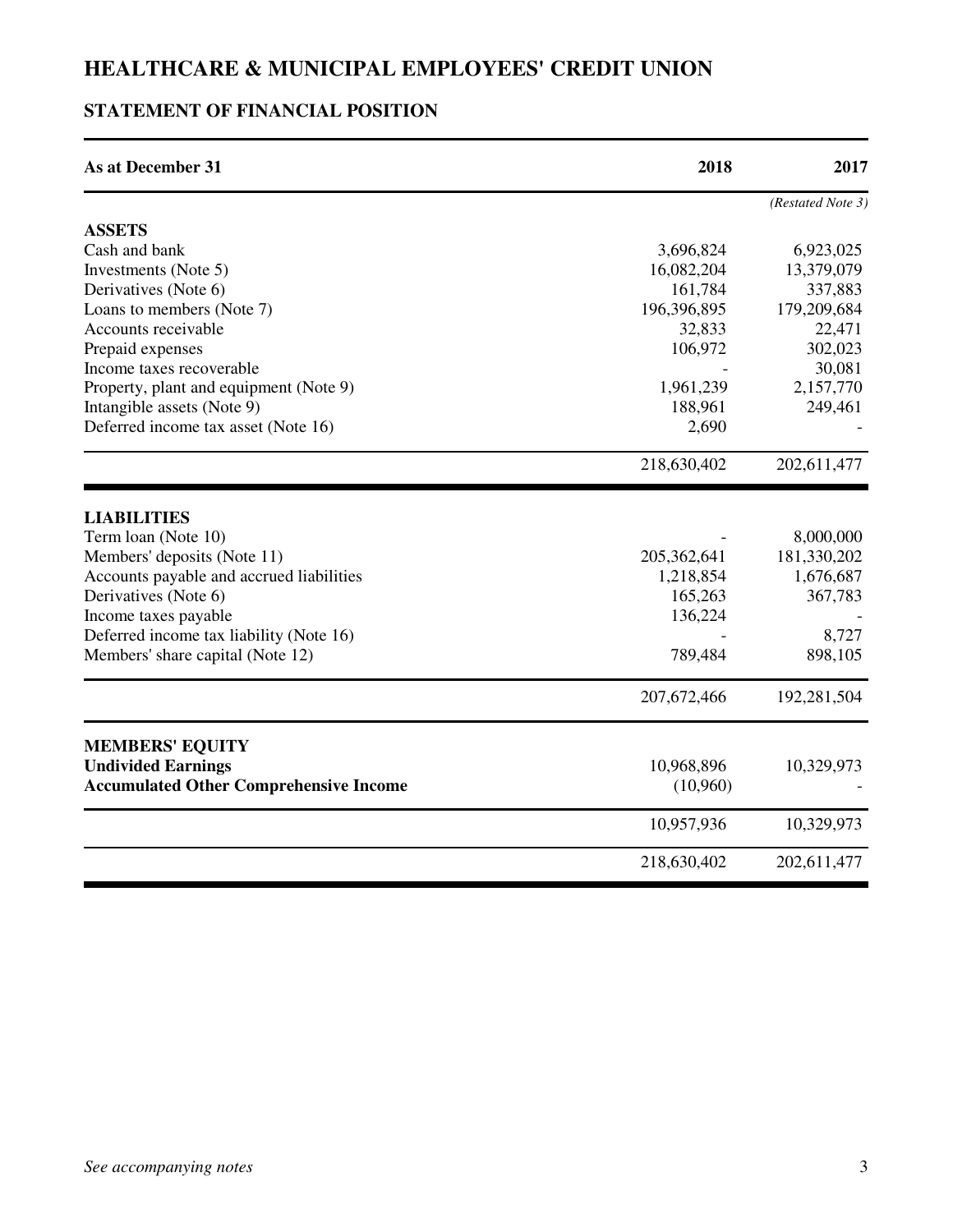## **STATEMENT OF COMPREHENSIVE INCOME**

| For the year ended December 31                                  | 2018                   | 2017                   |
|-----------------------------------------------------------------|------------------------|------------------------|
| <b>Interest Revenue</b> (Note 14)                               | 7,323,935              | 6,267,963              |
| <b>Interest Expense</b> (Note 15)                               | 2,149,622              | 1,598,379              |
| <b>Interest Margin</b><br>Other income                          | 5,174,313<br>2,005,755 | 4,669,584<br>1,880,574 |
| <b>Income Before Operating Expenses</b>                         | 7,180,068              | 6,550,158              |
| <b>Operating Expenses</b>                                       |                        |                        |
| Employee salaries and benefits                                  | 3,555,620              | 3,707,918              |
| Occupancy                                                       | 525,914                | 532,004                |
| Administration                                                  | 678,395                | 867,173                |
| Data processing                                                 | 903,660                | 905,666                |
| Lending                                                         | 125,496                | 240,343                |
| Loan protection and life savings insurance                      | 17,294                 | 28,430                 |
| Member deposit insurance                                        | 169,952                | 143,523                |
| Board and committee expenses                                    | 68,465                 | 50,819                 |
| Depreciation                                                    | 342,055                | 413,610                |
|                                                                 | 6,386,851              | 6,889,486              |
| <b>Income Before Income Taxes</b>                               | 793,217                | (339, 328)             |
| Income taxes - current (Note 16)                                | 164,001                | 18,680                 |
| - deferred (Note 16)                                            | (9,707)                | (69, 139)              |
| <b>Net Income</b>                                               | 638,923                | (288, 869)             |
| <b>Other Comprehensive Income (Loss)</b>                        |                        |                        |
| Change in unrealized gains / (losses) on derivative instruments |                        |                        |
| designated as cash flow hedges                                  | (12,671)               | (39, 732)              |
| Tax effect of change in unrealized gains on cash flow hedges    | 1,711                  | 5,960                  |
| <b>Other Comprehensive Income for the Year</b>                  | (10,960)               | (33, 772)              |
| <b>Comprehensive Income for the Year</b>                        | 627,963                | (322, 641)             |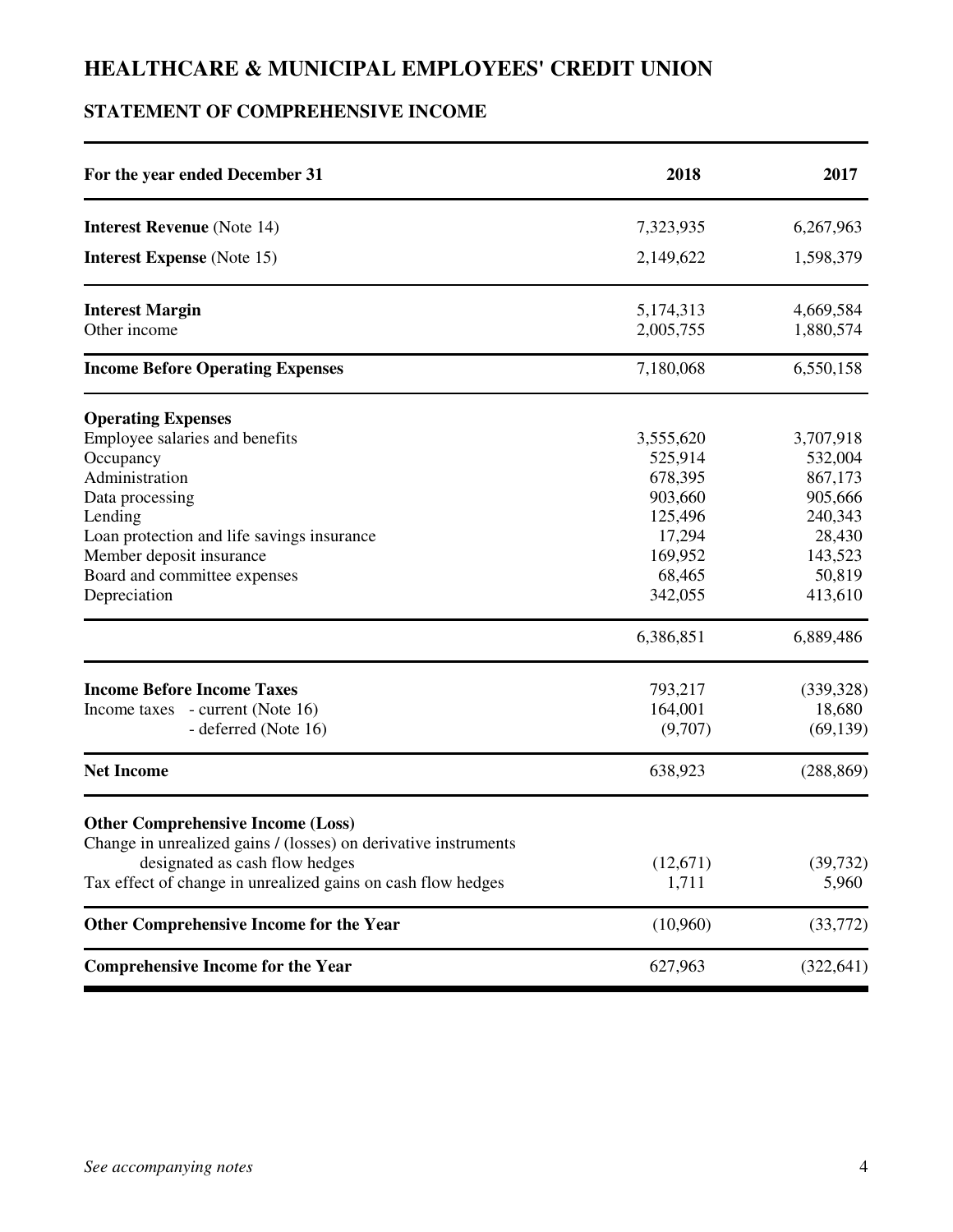## **STATEMENT OF CHANGES IN MEMBERS' EQUITY**

|                                                                                                 | <b>Accumulated Other</b><br><b>Comprehensive Income</b><br><b>Cash Flow Hedges</b> | <b>Undivided</b><br><b>Earnings</b> | <b>Total</b>           |
|-------------------------------------------------------------------------------------------------|------------------------------------------------------------------------------------|-------------------------------------|------------------------|
| <b>Balance at January 1, 2017</b>                                                               | 33,772                                                                             | 10,646,344                          | 10,680,116             |
| Net Income<br>Adoption of IFRS 9 (net of tax) (Note 3)<br>Change in unrealized gains / (losses) |                                                                                    | (288, 869)<br>(27,502)              | (288, 869)<br>(27,502) |
| on cash flow hedges                                                                             | (33,772)                                                                           |                                     | (33,772)               |
| <b>Balance at December 31, 2017</b>                                                             |                                                                                    | 10,329,973                          | 10,329,973             |
| Net Income (loss)<br>Change in unrealized gains / (losses) on cash                              |                                                                                    | 638,923                             | 638,923                |
| flow hedges                                                                                     | (10,960)                                                                           |                                     | (10,960)               |
| <b>Balance at December 31, 2018</b>                                                             | (10,960)                                                                           | 10,968,896                          | 10,957,936             |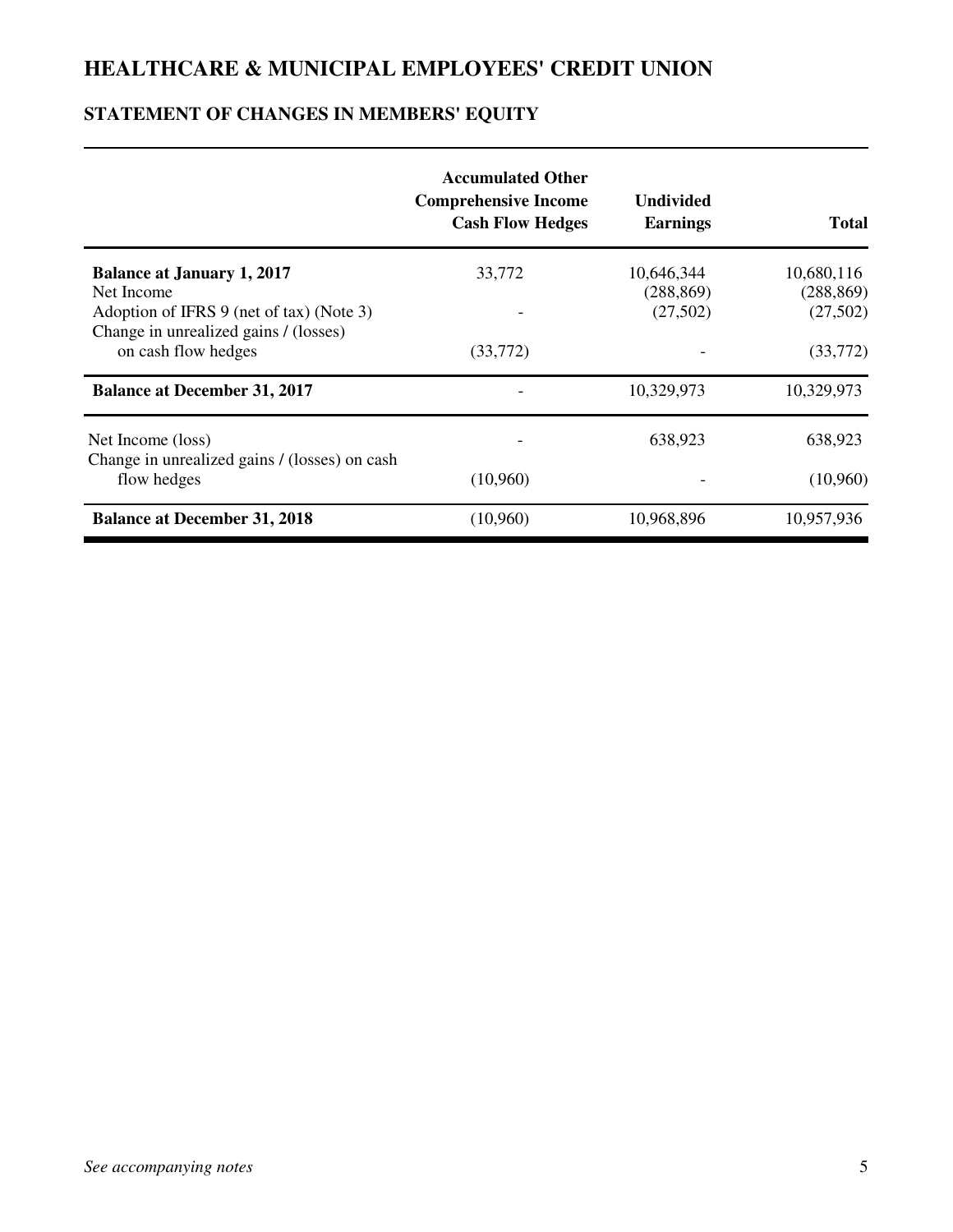## **STATEMENT OF CASH FLOWS**

| For the year ended December 31                                        | 2018           | 2017         |
|-----------------------------------------------------------------------|----------------|--------------|
| <b>Cash Flows From Operating Activities</b>                           |                |              |
| Net Income                                                            | 638,923        | (288, 869)   |
| Adjustments for:                                                      |                |              |
| Interest revenue                                                      | (7,323,935)    | (6,267,963)  |
| Interest expense                                                      | 2,149,622      | 1,598,379    |
| Interest received on member loans                                     | 6,951,279      | 6,137,451    |
| Interest received on investments                                      | 291,582        | 148,923      |
| Interest paid on member deposits                                      | (1,865,096)    | (1,530,056)  |
| Depreciation                                                          | 342,055        | 413,610      |
| Deferred income taxes                                                 | (9,707)        | (69, 139)    |
| Income taxes (paid) recovered                                         | 2,305          | (41, 845)    |
| Net change in non-cash working capital balances related to operations | (158, 151)     | 307,594      |
|                                                                       | 1,018,877      | 408,085      |
| <b>Cash Flows From Financing Activities</b>                           |                |              |
| Term loans                                                            | (8,000,000)    | 3,000,000    |
| Member deposits and share capital                                     | 23,639,292     | 14,274,043   |
|                                                                       | 15,639,292     | 17,274,043   |
| <b>Cash Flows From Investing Activities</b>                           |                |              |
| Purchase of property, plant and equipment and intangible assets       | (85,024)       | (195, 515)   |
| Loans and mortgages to members                                        | (17, 110, 945) | (14,789,638) |
| Investments                                                           | (2,688,401)    | (813,059)    |
|                                                                       | (19,884,370)   | (15,798,212) |
| <b>Net Decrease in Cash and Cash Equivalents</b>                      | (3,226,201)    | 1,883,916    |
| <b>Opening Cash and Cash Equivalents</b>                              | 6,923,025      | 5,039,109    |
| <b>Closing Cash and Cash Equivalents</b>                              | 3,696,824      | 6,923,025    |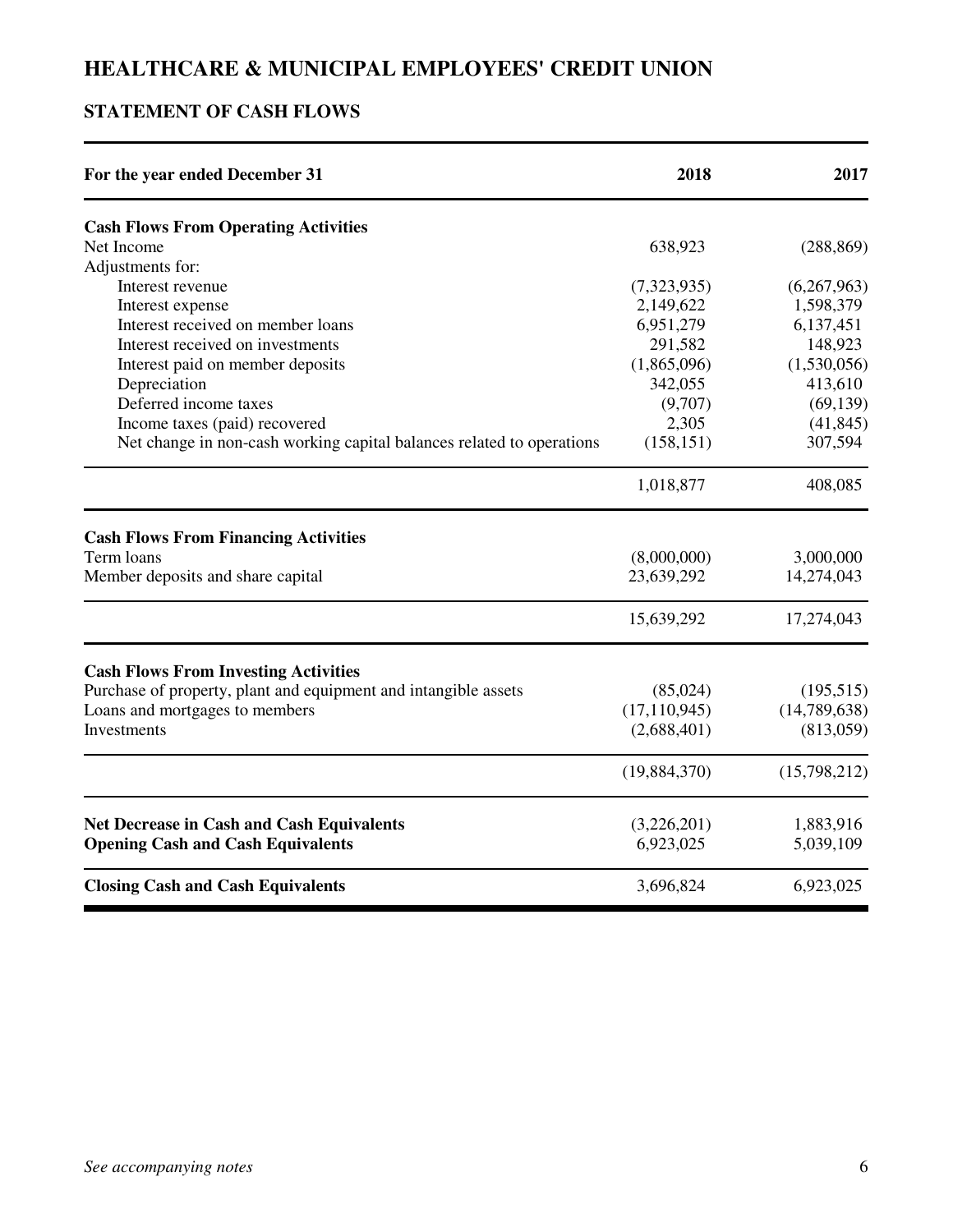### **NOTES TO THE FINANCIAL STATEMENTS For the year ended December 31, 2018**

### **1. NATURE OF OPERATIONS**

#### **Reporting Entity**

Healthcare & Municipal Employees' Credit Union (the credit union) is a company incorporated under the Credit Unions and Caisses Populaires Act, 1994 ("The Act") of Ontario. The credit union offers retail banking services to its members. The head office is located at 209 Limeridge Road East, Hamilton, Ontario.

These financial statements have been authorized for issue by the Board of Directors on February 19, 2019.

### **2. SUMMARY OF SIGNIFICANT ACCOUNTING POLICIES**

#### **Basis of Presentation**

These financial statements have been prepared in accordance with International Financial Reporting Standards (IFRS) as issued by the International Accounting Standards Board (the IASB).

These financial statements were prepared under the historical cost convention, as modified by the revaluation of financial assets and derivative financial instruments measured at fair value.

The credit union's functional and presentation currency is the Canadian dollar.

The preparation of financial statements in compliance with IFRS requires management to make certain critical accounting estimates. It also requires management to exercise judgment in applying the credit union's accounting policies. The areas involving a higher degree of judgment or complexity, or areas where assumptions and estimates are significant to the financial statements are disclosed in Note 4.

#### **Cash and Bank**

Cash and bank includes cash on hand and deposits with banks. Cash and bank accounts are classified as measured at fair value through profit or loss.

### **Central 1 Deposits**

Deposits with Central 1 are initially measured at fair value plus transaction costs, and are subsequently measured at amortized cost.

#### **Equity Instruments**

Equity instruments are classified as measured at fair value through profit or loss.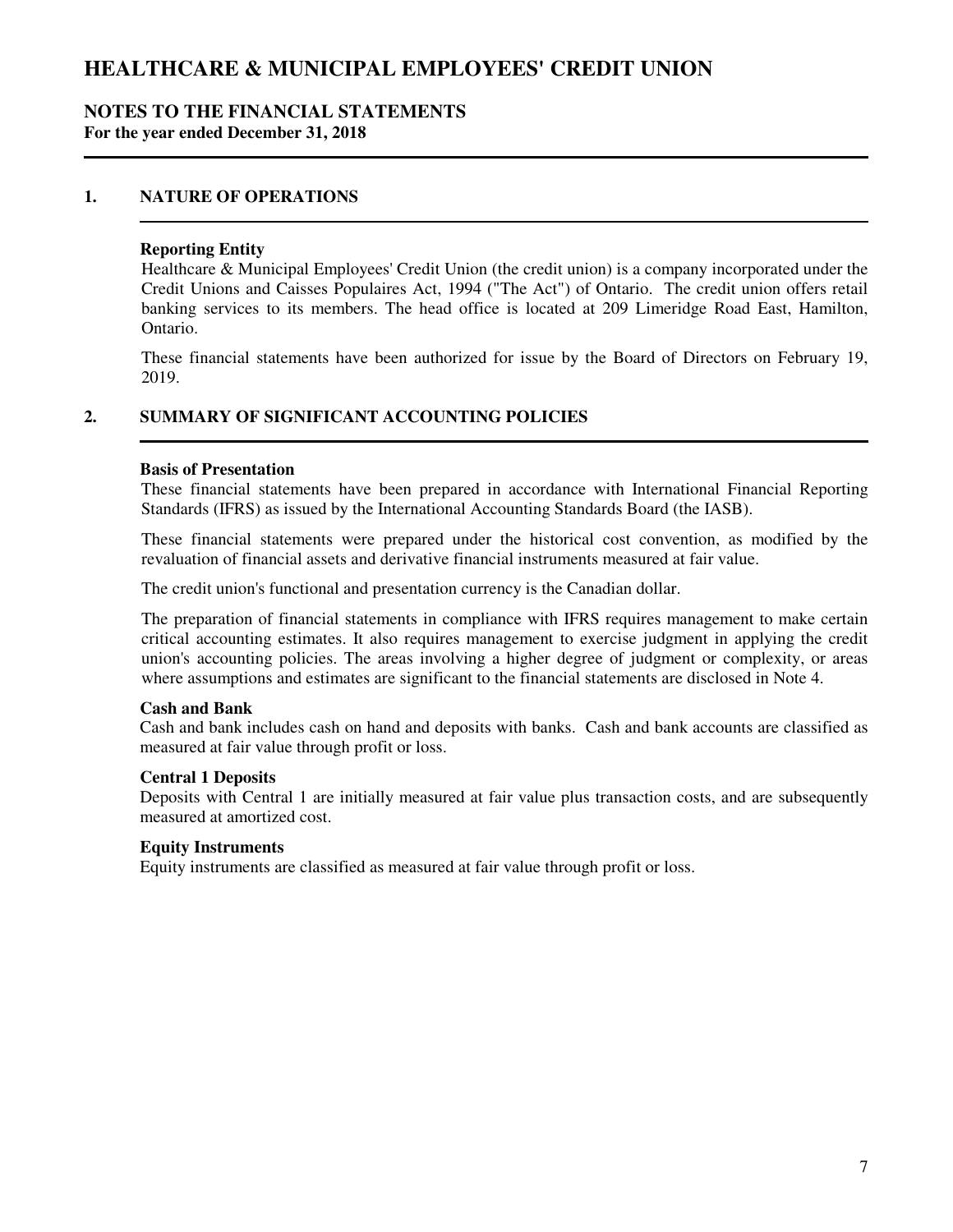### **NOTES TO THE FINANCIAL STATEMENTS For the year ended December 31, 2018**

## **2. SUMMARY OF SIGNIFICANT ACCOUNTING POLICIES (Cont'd)**

### **Hedges**

The credit union periodically enters into derivative contracts to manage financial risks associated with movements in interest rates. The credit union does not enter into derivative financial instruments for trading or speculative purposes.

When derivatives are used to manage exposures, the credit union determines, for each derivative, whether hedge accounting can be applied. Where hedge accounting can be applied, a hedge relationship is designated as a cash flow hedge of a specifically identified group of assets or liabilities. The credit union formally assesses and documents whether these derivatives are effective in offsetting changes in cash flows of hedged assets or liabilities.

These derivatives are carried at fair value and are reported as assets when they have a positive fair value and as liabilities when they have a negative fair value. Gains and losses resulting from changes in fair value of the effective portion of the derivative instrument are recorded in other comprehensive income until the hedged item is recognized in income. The ineffective portion is recognized immediately in income as other income.

#### **Market Based Deposits**

The credit union has various deposits from members whereby interest will be paid based on certain market indicators. To offset exposure to fluctuations in these indicators, the credit union has entered into derivative contracts with Central 1 whereby Central 1 will pay the interest on these deposits. In return, the credit union will pay a fixed rate of interest to Central 1 on these deposits. These derivative contracts are designated as fair value through profit or loss and are measured at fair value both initially and subsequently.

### **Loans to Members**

All loans to members are financial assets with fixed or determinable payments that are not quoted in an active market and are classified as measured at amortized cost. Member loans are initially measured at fair value, net of loan origination fees. Loans are subsequently measured at amortized cost using the effective interest rate method, less any impairment. An allowance for doubtful loans is deducted from the total of the loans on the statement of financial position.

#### **Property, Plant and Equipment and Amortization**

Property, plant and equipment assets are stated at cost. Depreciation is provided for in the accounts as follows:

| <b>Building</b>        | 40 years straight line      |
|------------------------|-----------------------------|
| Leasehold improvements | Remaining term of the lease |
| Furniture and fixtures | 5 to 10 years straight line |
| Computer equipment     | 3 to 5 years straight line  |

#### **Intangible Assets**

Intangible assets consist of computer software, rights for the use of software, and costs incurred to acquire those rights. Intangible assets are initially recorded at cost and subsequently measured at cost less accumulated depreciation and accumulated impairment (losses). Depreciation is provided using the straight-line basis over 10 years.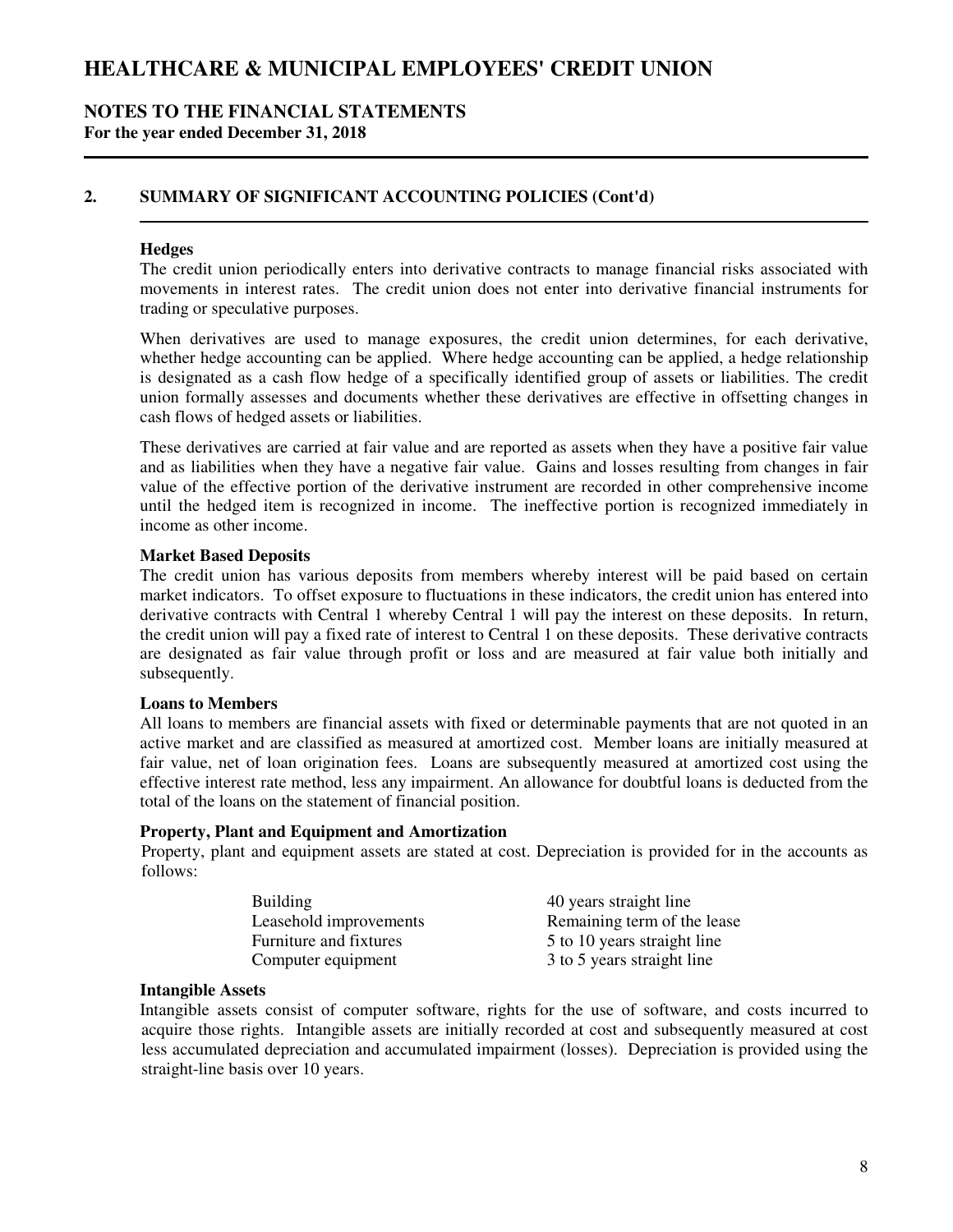### **NOTES TO THE FINANCIAL STATEMENTS For the year ended December 31, 2018**

## **2. SUMMARY OF SIGNIFICANT ACCOUNTING POLICIES (Cont'd)**

#### **Accounts Payable**

Liabilities for trade creditors and other payables are classified as other financial liabilities and initially measured at fair value net of any transaction costs directly attributable to the issuance of the instrument and subsequently are carried at amortized cost using the effective interest rate method.

#### **Income Taxes**

Income tax expense comprises current and deferred tax. Current tax and deferred tax are recognized in net income except to the extent that it relates to a business combination, or items recognized directly in equity or in other comprehensive income.

Current income taxes are recognized for the estimated income taxes payable or receivable on taxable income or loss for the current year and any adjustment to income taxes payable in respect of previous years. Current income taxes are measured at the amount expected to be recovered from or paid to the taxation authorities using tax rates and tax laws that have been enacted or substantively enacted by the year-end date.

Deferred tax assets and liabilities are recognized where the carrying amount of an asset or liability differs from its tax base.

Recognition of deferred tax assets for unused tax losses, tax credits and deductible temporary differences is restricted to those instances where it is probable that future taxable income will be available to allow the deferred tax asset to be utilized. Deferred tax assets are reviewed at each reporting date and are reduced to the extent that it is no longer probable that the related tax benefit will be realized.

The amount of the deferred tax asset or liability is measured at the amount expected to be recovered from or paid to the taxation authorities. This amount is determined using tax rates and tax laws that have been enacted or substantively enacted by the year-end date and are expected to apply when the liabilities / (assets) are settled / (recovered).

#### **Member Deposits**

All member deposits are initially measured at fair value, net of any transaction costs directly attributable to the issuance of the instrument. Member deposits are subsequently measured at amortized cost, using the effective interest rate method.

#### **Members' Shares**

Members' shares issued by the credit union are classified as equity only to the extent that they do not meet the definition of a financial liability or financial asset.

#### **Provisions**

Provisions are recognized for liabilities of uncertain timing or amount that have arisen as a result of past transactions, including legal or constructive obligations. The provision is measured at the best estimate of the expenditure required to settle the obligation at the reporting date.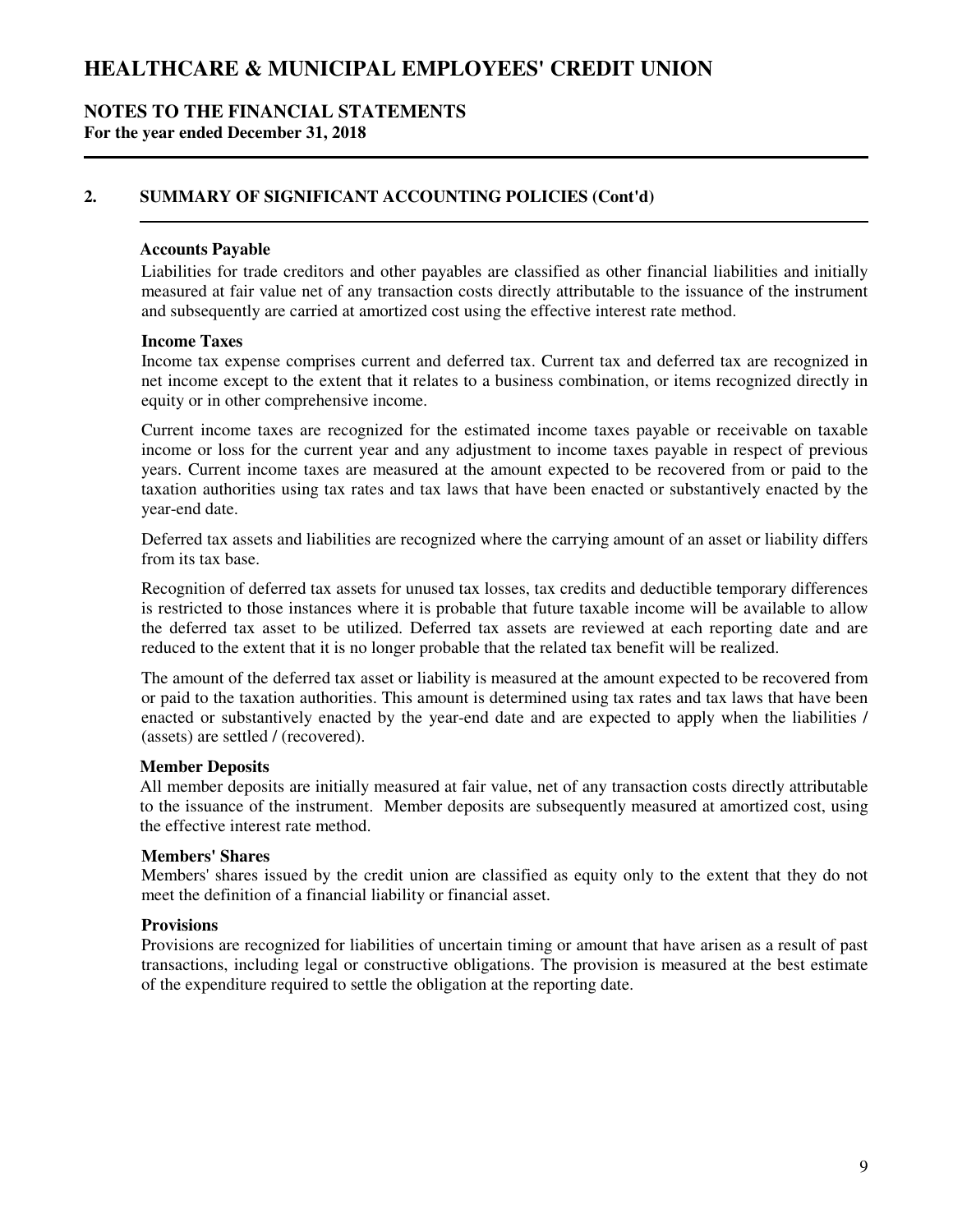### **NOTES TO THE FINANCIAL STATEMENTS For the year ended December 31, 2018**

## **2. SUMMARY OF SIGNIFICANT ACCOUNTING POLICIES (Cont'd)**

#### **Revenue Recognition**

Interest on loans and investments is recognized as earned at the end of each month and when ultimate collection is reasonably assured. Other income consists of commission income, service charges, and rent. Other income is recognized when the transaction generating the commission or service charge occurs. Rental income is earned at the end of each month of the rental contract.

#### **Foreign Currency Translation**

Foreign currency accounts are translated into Canadian dollars as follows:

At the transaction date, each asset, liability, revenue and expense denominated in a foreign currency is translated into Canadian dollars by the use of the exchange rate in effect at that date. At the year-end date, unsettled monetary assets and liabilities are translated into Canadian dollars by using the exchange rate in effect at the year-end date and the related translation differences are recognized in net income. Exchange gains and losses arising on the retranslation of available for sale financial assets are treated as a separate component of the change in fair value and recognized in net income.

#### **Standards, Amendments and Interpretations Not Yet Effective**

Certain new standards, amendments and interpretations have been published that are mandatory for the credit union's accounting periods beginning on or after January 1, 2019 or later periods that the credit union has decided not to early adopt. The standards, amendments and interpretations that will be relevant to the credit union are:

(i) IFRS 16 Leases was released in January 2016 by International Accounting Standards Board (IASB) and was incorporated into Part 1 of the CPA Canada Handbook - Accounting by the Accounting Standards Board (AcSB) in June 2016. IFRS 16 introduces a single lessee accounting model that requires a lessee to recognize assets and liabilities for all leases with a term of more than 12 months, unless the underlying asset is of low value. Lease assets and liabilities are initially recognized on a present value basis. Subsequently, lease assets and liabilities are measured similarly to other non-financial assets and financial liabilities, respectively. The lessor accounting requirements are substantially unchanged and, accordingly, continue to require classification and measurement as either operating or finance leases. The new standard also introduces detailed disclosure requirements for both the lessee and lessor. IFRS 16 is effective for annual periods beginning on or after January 1, 2019.

None of the other new standards, interpretations or amendments, which are effective for the credit union's accounting periods beginning after January 1, 2019 and which have not been adopted early, are expected to impact on the credit union's future financial statements.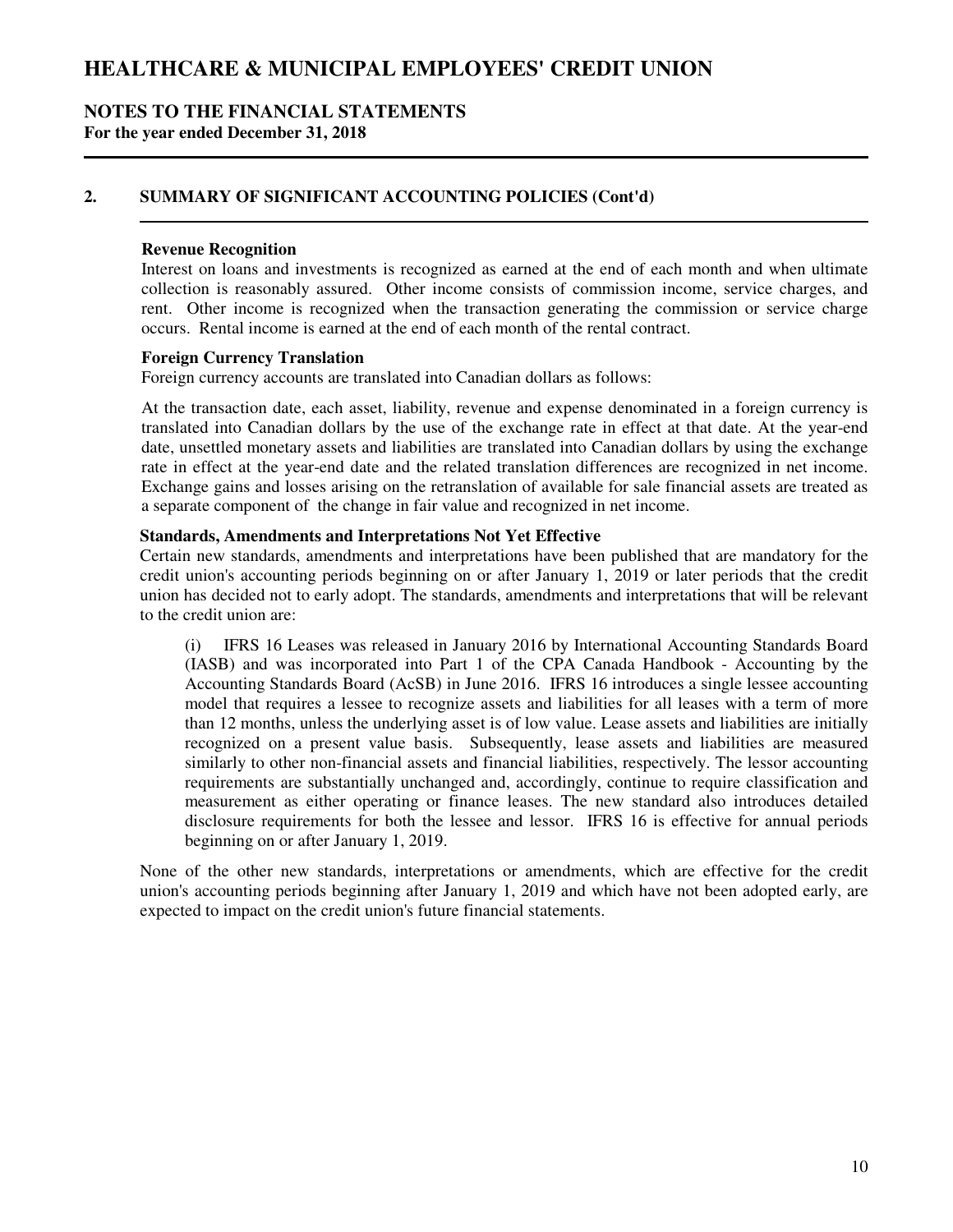### **NOTES TO THE FINANCIAL STATEMENTS For the year ended December 31, 2018**

## **3. ADOPTION OF IFRS 9**

The credit union adopted IFRS 9 on January 1, 2018. Financial assets and liabilities originally measured and classified under IAS 39 have been reclassified as follows:

| <b>Financial</b>        | <b>IAS 39</b>      | <b>Previous</b> | <b>IFRS 9</b>  | New carrying |
|-------------------------|--------------------|-----------------|----------------|--------------|
| asset/liability         | classification     | carrying amount | classification | amount       |
| Cash                    | Available for sale | 6,923,025       | <b>FVTPL</b>   | 6,923,025    |
| Debt investments        | Loans/Receivables  | 12,036,918      | Amortized cost | 12,036,918   |
| Equity investments      | Available for sale | 1,342,161       | <b>FVTPL</b>   | 1,342,161    |
| Accounts receivable     | Loans/Receivables  | 22,471          | Amortized cost | 22,471       |
| Loans to members        | Loans/Receivables  | 179,247,102     | Amortized cost | 179,209,684  |
| Derivatives             | <b>FVTPL</b>       | (29,900)        | <b>FVTPL</b>   | (29,900)     |
| <b>Accounts Payable</b> | Other liabilities  | 1,676,687       | Amortized cost | 1,676,687    |
| Member deposits         | Other liabilities  | 181,330,202     | Amortized cost | 181,330,202  |
| Member shares           | Other liabilities  | 898,105         | Amortized cost | 898,105      |

IFRS 9 requires the credit union to use an 'expected loss' or 'forward-looking' impairment model instead of the previous 'incurred loss' model. The allowance for impaired loans on January 1, 2018 was recalculated under the new model and increased by \$37,418, resulting in a decrease in the net loan portfolio balance.

## **4. CRITICAL ACCOUNTING ESTIMATES AND JUDGMENTS**

The credit union makes estimates and assumptions about the future that affect the reported amounts of assets and liabilities. Estimates and judgments are continually evaluated based on historical experience and other factors, including expectations of future events that are believed to be reasonable under the circumstances. In the future, actual experience may differ from these estimates and assumptions.

The effect of a change in an accounting estimate is recognized prospectively by including it in comprehensive income in the period of the change, if the change affects that period only; or in the period of the change and future periods, if the change affects both.

The estimates and assumptions that have a significant risk of causing material adjustment to the carrying amounts of assets and liabilities within the next financial year are discussed below.

### **Fair Value of Financial Instruments**

The credit union determines the fair value of financial instruments that are not quoted in an active market using valuation techniques. Those techniques are significantly affected by the assumptions used, including discount rates and estimates of future cash flows. In that regard, the derived fair value estimates cannot always be substantiated by comparison with independent markets and, in many cases, may not be capable of being realized immediately.

### **Loan Loss Provision**

In accordance with IFRS 9, the credit union uses an expected credit loss model to determine a loss allowance for its loan and mortgage portfolio. Under this model the credit union estimates the probability of default of a loan, and the expected loss given default. The credit union recognizes the expected losses over the next 12 months for loans that have not had significant deterioration in credit quality, and recognizes lifetime expected credit losses when there has been significant increases in credit risk since initial recognition.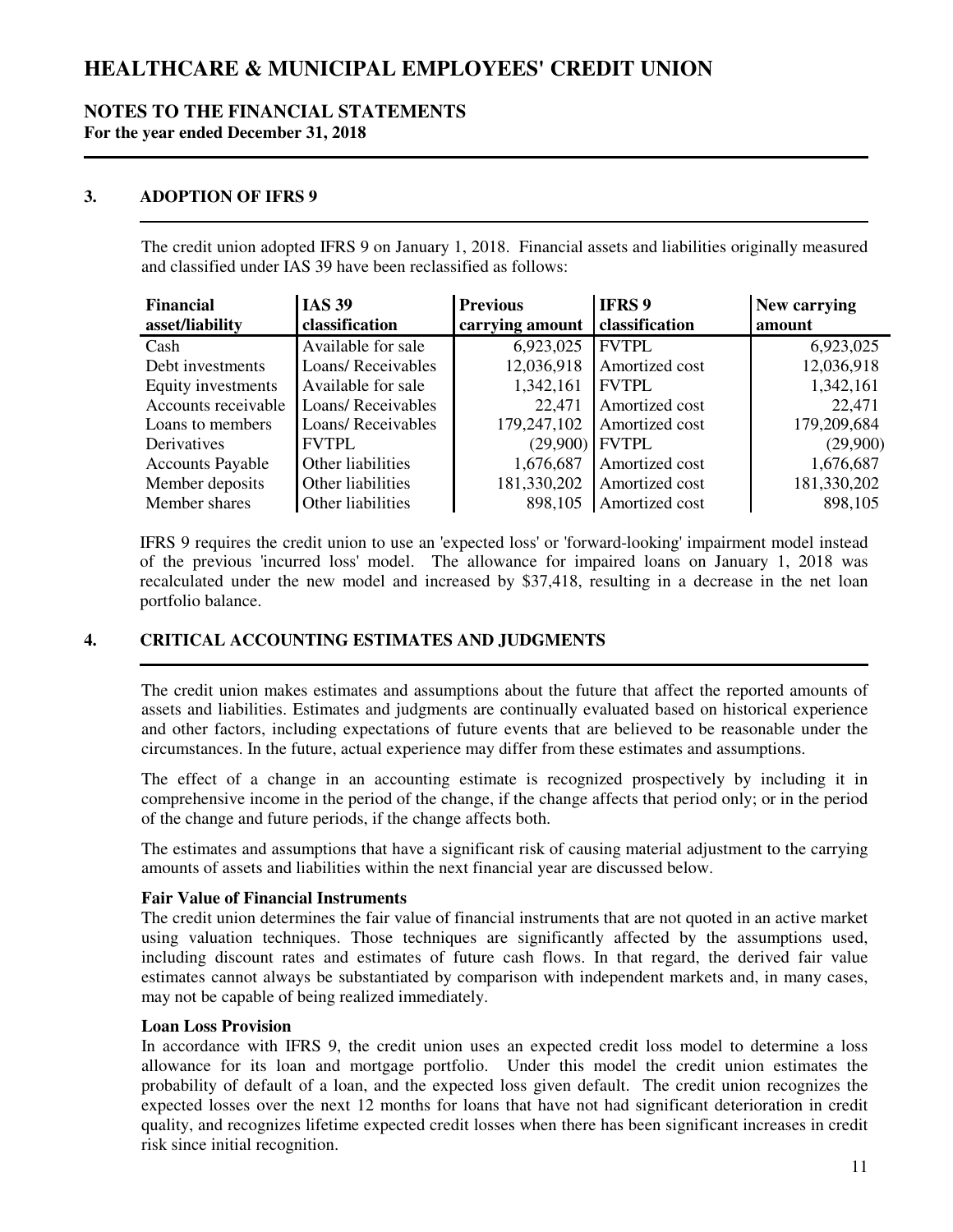### **NOTES TO THE FINANCIAL STATEMENTS For the year ended December 31, 2018**

| 13,164,427 | 12,018,830                                                               |
|------------|--------------------------------------------------------------------------|
|            |                                                                          |
|            |                                                                          |
|            |                                                                          |
| 32,812     | 18,088                                                                   |
|            | 12,036,918                                                               |
|            |                                                                          |
| 79,080     | 681,276                                                                  |
|            | 659,400                                                                  |
|            |                                                                          |
| 1,485      | 1,485                                                                    |
|            | 1,342,161                                                                |
|            | 13,379,079                                                               |
|            | 1,637,040<br>14,834,279<br>494,800<br>672,560<br>1,247,925<br>16,082,204 |

As a condition of membership in Central 1, the credit union is required to maintain an interest bearing "liquidity reserve deposit" equal to 6% of its total assets at the end of each month. Except for possible refunds occasioned by future reductions in total assets, this deposit is refundable to the credit union only in the event of the credit union's dissolution or withdrawal from membership in Central 1.

The shares in Central 1 are required as a condition of membership and are redeemable upon withdrawal of membership or at the discretion of the Board of Directors of Central 1. In addition, the member credit unions are subject to additional capital calls at the discretion of the Board of Directors.

Central 1 Class A and Class F shares are subject to an annual rebalancing mechanism and are redeemable at the option of Central 1. There is no separately quoted market value for these shares, however fair value is determined to be equivalent to the par value.

Central 1 Class E shares are redeemable at \$100 per share. There is no separately quoted market value for these shares. The fair value is determined to equal the redemption value.

#### **CUCO Cooperative Association**

The credit union holds 252,660,328 Class B Investment Shares of CUCO Cooperative Association, which represents 0.7243% of the total Class B Investment Shares outstanding. The investment is recorded at fair value through profit or loss. As at December 31, 2018, CUCO Cooperative Association has liquidated its investment portfolio and is in the process of windup.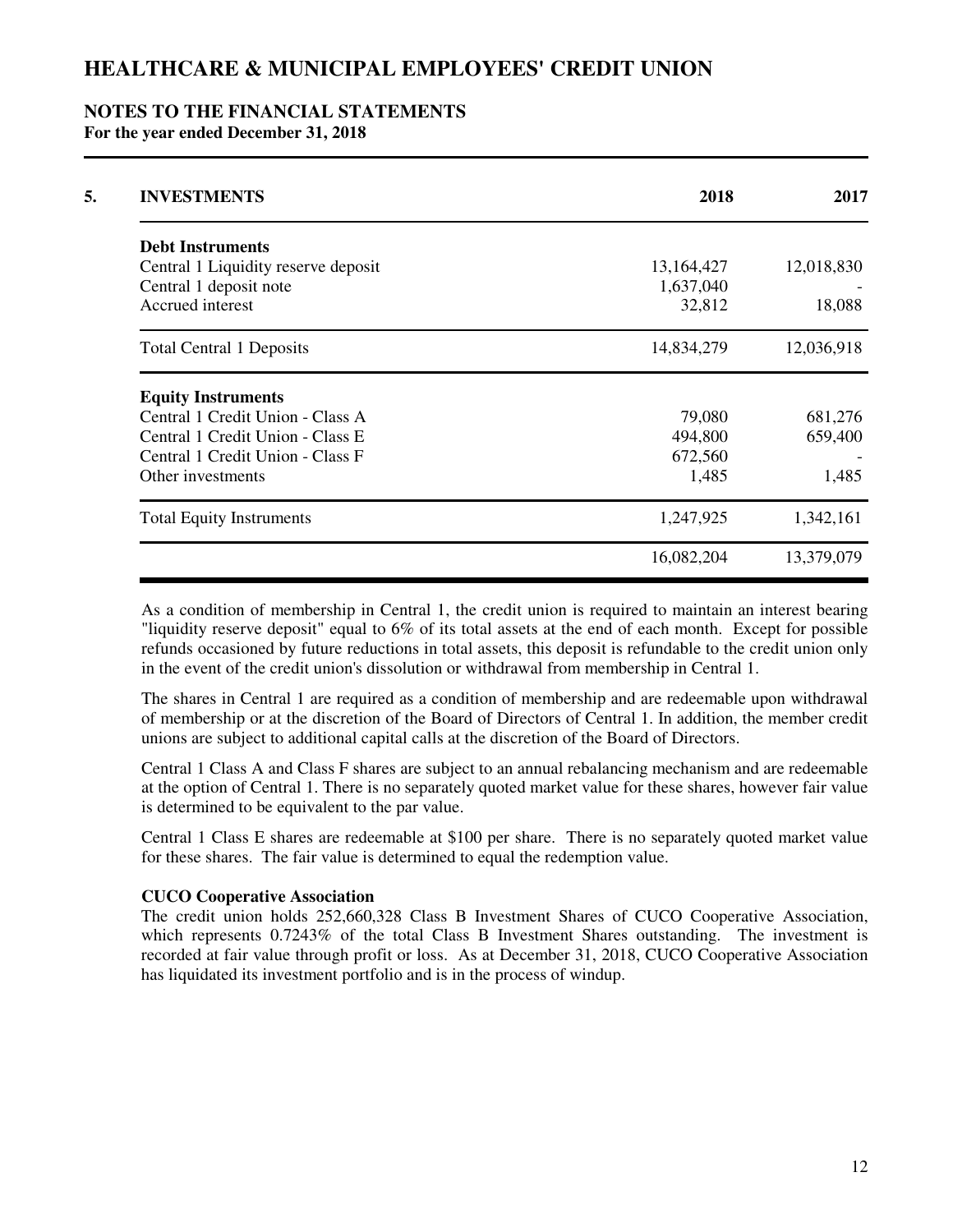### **NOTES TO THE FINANCIAL STATEMENTS For the year ended December 31, 2018**

## **6. DERIVATIVES**

The credit union has outstanding \$1,781,087 (2017 - \$2,455,631) in index linked term deposits to its members. The index linked term deposits are three and five year deposits that pay interest at the end of the term, based on the performance of a variety of indices. The embedded derivatives associated with these deposits are presented in liabilities and have a fair value of \$161,784 (2017 - \$337,883).

The credit union has entered into hedge agreements with Central 1 to offset the exposure to the indices associated with this product, whereby the credit union pays a fixed rate of interest for the term of each index linked term deposit on the face value of the deposits sold. At the end of the term, the credit union receives an amount equal to the amount that will be paid to the depositors, based on the performance of the indices. As at December 31, 2018, the credit union had entered into such contracts on index linked term deposits for a total of **\$**1,822,734. The agreements are secured by a general security agreement covering all assets of the credit union.

From time to time, in the ordinary course of business, the credit union enters into interest rate swaps in order to hedge against exposure to interest rate fluctuations. The agreements, in aggregate, represent a notional principal amount of \$20,000,000 (\$Nil in 2017), maturing September 2019.

Under the terms of these agreements, the credit union has contracted with the counter party to pay interest at a variable rate equivalent to the three month CIDOR rate, to be repriced every 90 days, while receiving interest at a fixed rate on the notional principal amount. The credit union is currently receiving a fixed rate on these swap of 2.19% and is paying a variable rate as at December 31, 2018 of 2.29%.

|                                                                          | 2018    | 2017    |
|--------------------------------------------------------------------------|---------|---------|
| <b>Derivative assets</b><br>Index linked hedge receivable from Central 1 | 161,784 | 337,883 |
| <b>Derivative liabilities</b>                                            |         |         |
| Foreign exchange forward contract                                        |         | 29,900  |
| Interest rate swaps                                                      | 3,479   |         |
| Index linked derivatives payable                                         |         |         |
| on member deposits                                                       | 161,784 | 337,883 |
|                                                                          | 165,263 | 367,783 |

These derivatives have a fair value that varies based on the particular contract and changes in interest rates. The purpose of these derivatives is to provide a hedge against interest rate fluctuations by improving the credit union's matching of its asset and liability positions.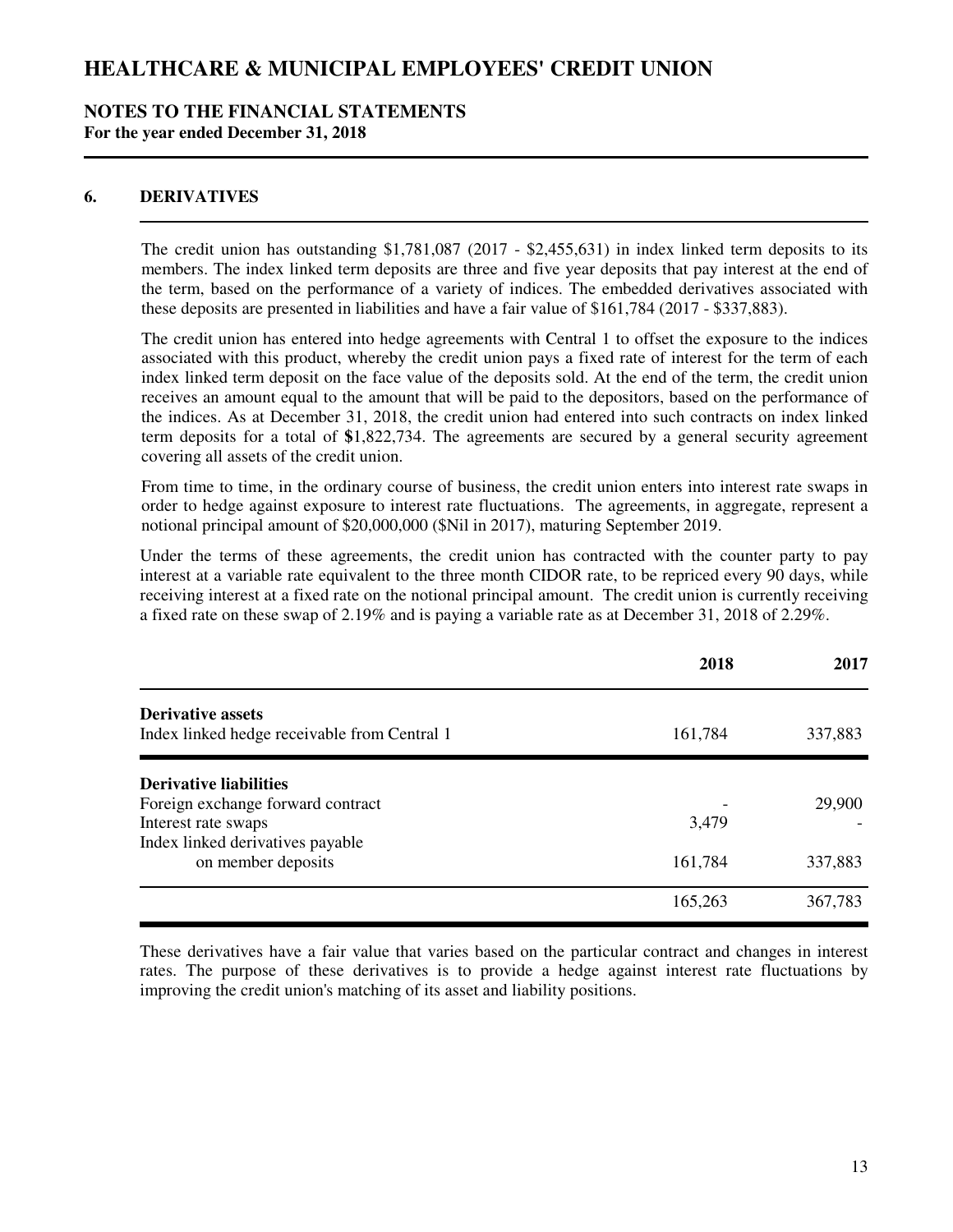#### **NOTES TO THE FINANCIAL STATEMENTS For the year ended December 31, 2018**

| <b>LOANS TO MEMBERS</b>                     | 2018          | 2017              |
|---------------------------------------------|---------------|-------------------|
|                                             |               | (Restated Note 3) |
| Personal loans                              | 12,867,741    | 15,499,611        |
| Residential mortgages                       | 180, 137, 581 | 161, 355, 879     |
| Syndicated loans                            | 3,370,975     | 2,420,556         |
| Accrued interest                            | 238,582       | 172,232           |
|                                             | 196,614,879   | 179,448,278       |
| Less: allowance for impaired loans (Note 8) | 217,984       | 238,594           |
| <b>Total Loans Receivable</b>               | 196,396,895   | 179,209,684       |

Personal loans consist of term loans and lines of credit that are not real estate secured and, as such, have various repayment terms. Some personal loans are secured by wage assignments and personal property or investments, and others are secured by wage assignment only. Personal loans have fixed or variable interest rates and a maximum term of 5 years with an average rate of 7.44% at December 31, 2018 (6.61% in 2017).

Residential mortgages are loans and lines of credit secured by residential property and are generally repayable monthly with blended payments of principal and interest. Residential mortgages have fixed or variable interest rates with an average rate of 3.65% at December 31, 2018 (3.26% in 2017).

Syndicated loans consist of commercial loans and mortgages to individuals, partnerships and corporations and have various repayment terms. They are secured by various types of collateral including mortgages on real property, general security agreements, and personal guarantees. These loans have fixed or variable interest rates with an average rate of 5.53% at December 31, 2018 (4.72% in 2017).

### **Credit Quality of Loans**

It is not practical to value all collateral as at the balance sheet date due to the variety of assets and conditions. A breakdown of the portfolio by type of security is as follows:

|                                      | 2018        | 2017        |
|--------------------------------------|-------------|-------------|
| Unsecured loans                      | 2,473,955   | 2,840,944   |
| Loans secured by cash or property    | 10,393,786  | 12,658,667  |
| Residential mortgages                | 165,510,074 | 146,724,331 |
| Insured residential mortgages        | 14,627,507  | 14,631,548  |
| Loans secured by commercial property | 3,370,975   | 2,420,556   |
|                                      | 196,376,297 | 179,276,046 |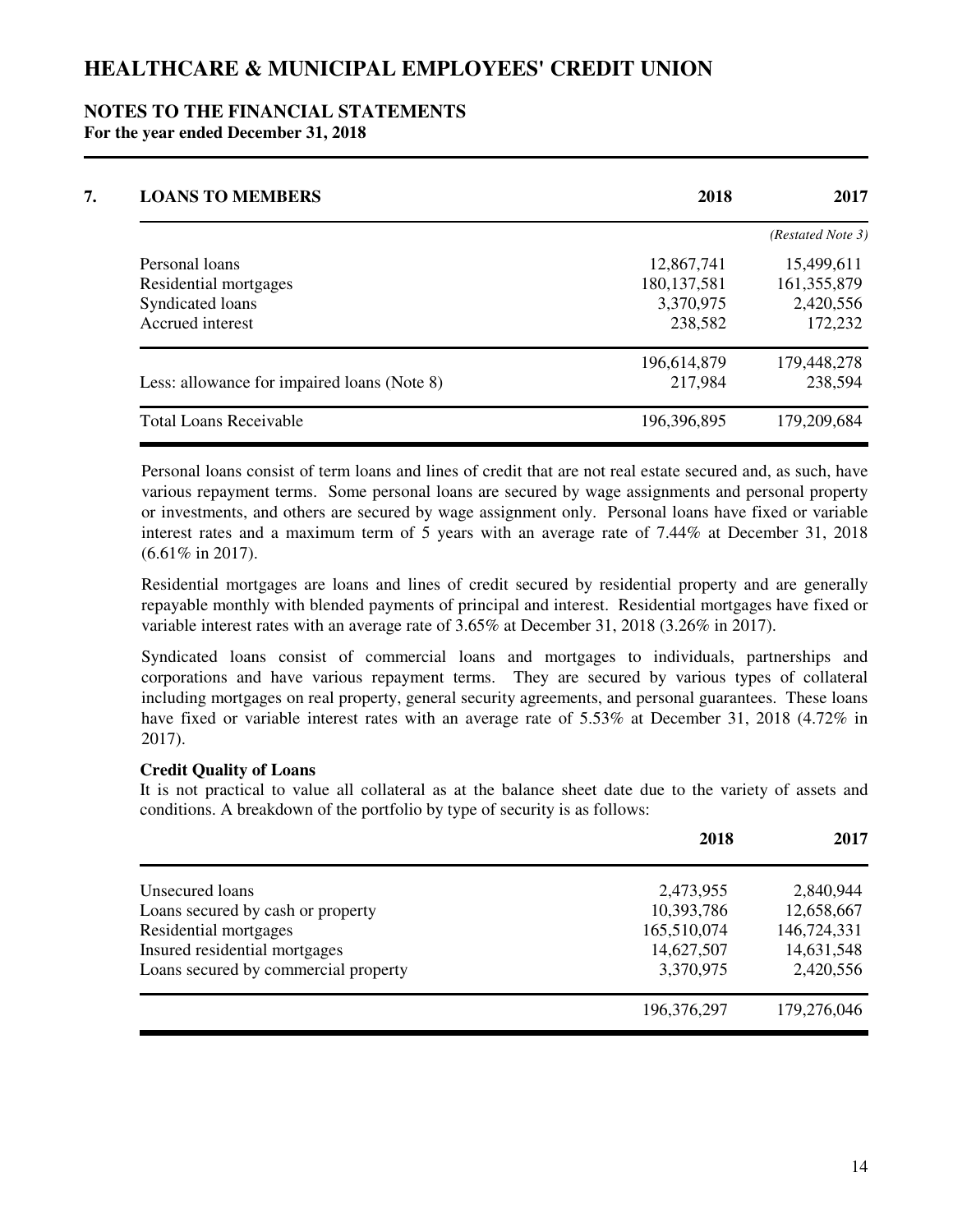### **NOTES TO THE FINANCIAL STATEMENTS For the year ended December 31, 2018**

## **7. LOANS TO MEMBERS (Cont'd)**

#### **Concentration of Risk**

The credit union has an exposure to groupings of individual loans which concentrate risk and create exposure to particular segments as follows:

At December 31, 2018, there is one mortgage exceeding 10% of member equity, with a balance of \$1,095,794. In 2017 there was 1 mortgage with a balance of \$1,121,432.

All member loans are with members located in Southwestern Ontario.

## **8. ALLOWANCE FOR IMPAIRED LOANS**

Total allowance for impaired loan provision comprises:

|                               | 2018    | 2017              |
|-------------------------------|---------|-------------------|
|                               |         | (Restated Note 3) |
| Stage 1 and Stage 2 provision | 133,821 | 115,554           |
| Stage 3 provision             | 84,163  | 123,040           |
| Total provision               | 217,984 | 238,594           |

The allowance for impaired loans is broken down as follows:

|                       | <b>Allowance for Impaired Loans</b> |         |           | <b>Aggregate Impaired Loans</b> |
|-----------------------|-------------------------------------|---------|-----------|---------------------------------|
|                       | 2018                                | 2017    | 2018      | 2017                            |
| Personal loans        | 80,459                              | 98,859  | 80,459    | 115,984                         |
| Lines of credit       | 3,704                               | 24,181  | 3,704     | 24,181                          |
| Non-specified loans   | 133,821                             | 115,554 |           |                                 |
| Residential mortgages | -                                   |         | 945,382   | 471,152                         |
|                       | 217,984                             | 238,594 | 1,029,545 | 611,317                         |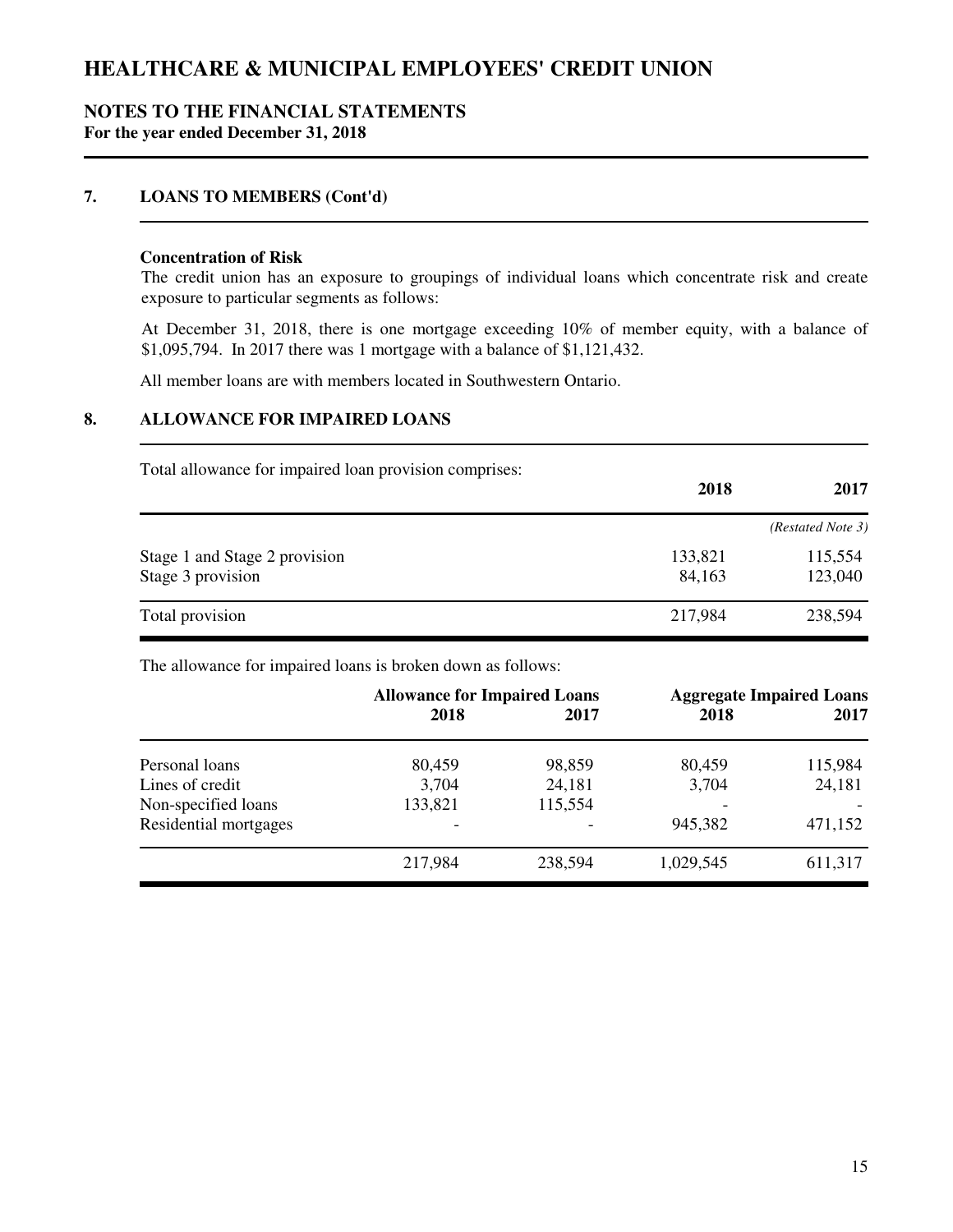## **NOTES TO THE FINANCIAL STATEMENTS For the year ended December 31, 2018**

## **8. ALLOWANCE FOR IMPAIRED LOANS (Cont'd)**

Movement in individual specific provision and collective provision for impairment:

| 2018                                       | Stage 3<br><b>Provision</b>        | Stage 1 and 2<br><b>Provision</b> | <b>Total</b> |
|--------------------------------------------|------------------------------------|-----------------------------------|--------------|
| Balance at January 1, 2018                 | 123,040                            | 115,554                           | 238,594      |
| Recoveries of loans previously written off | 8,959                              |                                   | 8,959        |
| Provision charged to net income            | 74,238                             | 18,267                            | 92,505       |
|                                            | 206,237                            | 133,821                           | 340,058      |
| Loans written off                          | (122,074)                          |                                   | (122,074)    |
| Balance at December 31, 2018               | 84,163                             | 133,821                           | 217,984      |
| 2017                                       | <b>Stage 3</b><br><b>Provision</b> | Stage 1 and 2<br><b>Provision</b> | <b>Total</b> |
| Balance at January 1, 2017                 | 93,346                             | 87,264                            | 180,610      |
| Recoveries of loans previously written off | 17,250                             |                                   | 17,250       |
| Provision charged to net income            | 99,921                             | (9,128)                           | 90,793       |
|                                            | 210,517                            | 78,136                            | 288,653      |
| Loans written off                          | (87, 477)                          |                                   | (87, 477)    |
| Balance at December 30, 2017               | 123,040                            | 78,136                            | 201,176      |
| Adoption of IFRS 9 adjustment (Note 3)     |                                    |                                   |              |

### **Key Assumptions in Determining the Allowance for Impaired Loans Collective Provision**

All loans have a probability of default. The credit union uses historical loss ratios of loans with similar characteristics to estimate the probability and severity of loss on origination of new loans issued. At each reporting date, the credit union considers evidence of potential impairment such as industrial restructuring, job losses or economic circumstances. The methodology and assumptions used for estimating future cash flows are reviewed regularly by the credit union to reduce any differences between loss estimates and actual loss experience.

Adjusted Balance at December 30, 2017 123,040 115,554 238,594

For loans that have not increased in credit risk since origination, the credit union allows for 12 month expected credit losses (Stage 1 provision). For loans that have experienced significant increase in credit risk since origination, the credit union allows for lifetime expected credit losses (Stage 2 provision). Loans are considered to have significantly increased credit risk when payments are 30 days past due. Loans that are 90 days past due are specifically identified as impaired (Stage 3) and are evaluated individually for collateral and expected loss provision.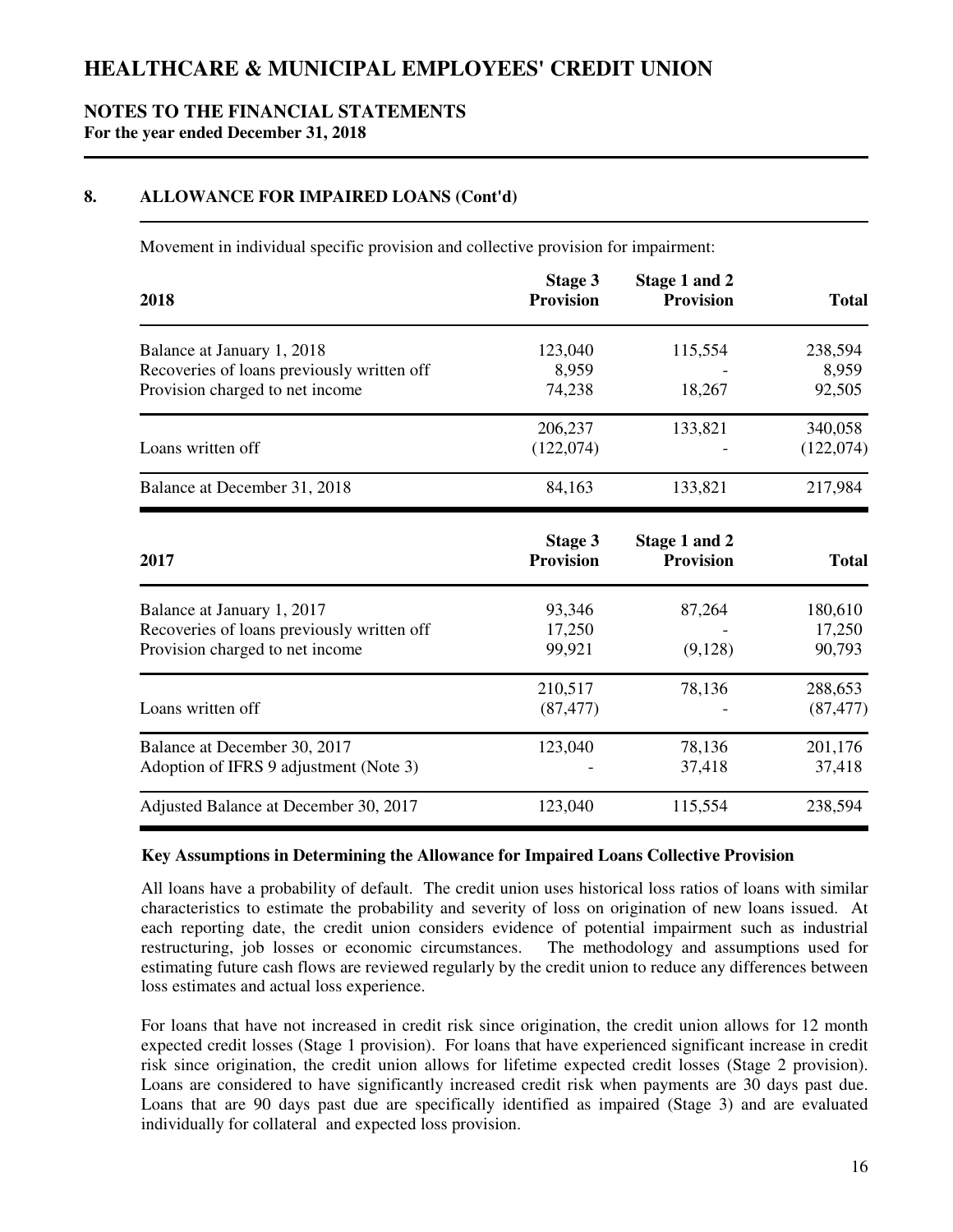# **NOTES TO THE FINANCIAL STATEMENTS**

**For the year ended December 31, 2018**

## **9. PROPERTY, PLANT AND EQUIPMENT**

|                                                      | Land                     |                     | Leasehold<br><b>Building Improvements</b> | Furniture &<br><b>Fixtures</b> | Computer<br><b>Equipment</b> | <b>Total</b>           | <b>Intangibles</b> |
|------------------------------------------------------|--------------------------|---------------------|-------------------------------------------|--------------------------------|------------------------------|------------------------|--------------------|
| Cost                                                 |                          |                     |                                           |                                |                              |                        |                    |
| Balance at January 1, 2017<br><b>Additions</b>       | 437,779                  | 2,076,061<br>2,292  | 999,420<br>88,245                         | 778,307<br>35,355              | 1,568,923<br>69,623          | 5,860,490<br>195,515   | 520,435            |
| Balance at December 31, 2017<br>Additions            | 437,779                  | 2,078,353           | 1,087,665                                 | 813,662<br>13,193              | 1,638,546<br>71,831          | 6,056,005<br>85,024    | 520,435            |
| Balance at December 31, 2018                         | 437,779                  | 2,078,353           | 1,087,665                                 | 826,855                        | 1,710,377                    | 6,141,029              | 520,435            |
| <b>Accumulated Depreciation</b>                      |                          |                     |                                           |                                |                              |                        |                    |
| Balance at January 1, 2017<br>Depreciation expense   | $\overline{\phantom{a}}$ | 1,069,489<br>56,861 | 523,486<br>78,978                         | 633,966<br>37,881              | 1,363,987<br>133,587         | 3,590,928<br>307,307   | 164,671<br>106,303 |
| Balance at December 31, 2017<br>Depreciation expense |                          | 1,126,350<br>56,989 | 602,464<br>84,119                         | 671,847<br>35,110              | 1,497,574<br>105,337         | 3,898,235<br>281,555   | 270,974<br>60,500  |
| Balance at December 31, 2018                         | $\blacksquare$           | 1,183,339           | 686,583                                   | 706,957                        | 1,602,911                    | 4,179,790              | 331,474            |
| Net book value                                       |                          |                     |                                           |                                |                              |                        |                    |
| December 31, 2017<br>December 31, 2018               | 437,779<br>437,779       | 952,003<br>895,014  | 485,201<br>401,082                        | 141,815<br>119,898             | 140,972<br>107,466           | 2,157,770<br>1,961,239 | 249,461<br>188,961 |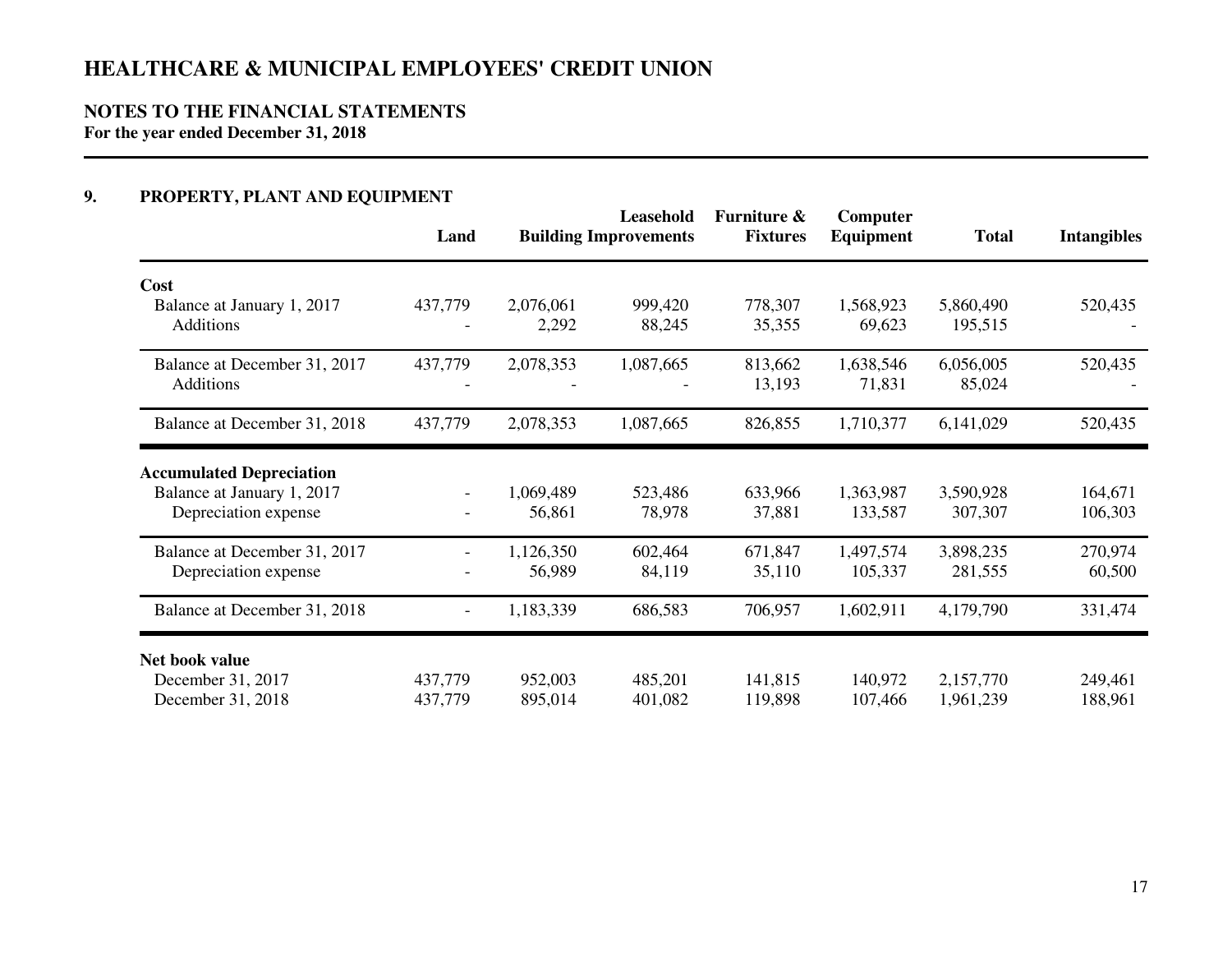### **NOTES TO THE FINANCIAL STATEMENTS For the year ended December 31, 2018**

| <b>TERM LOAN</b>                               | 2018         | 2017         |
|------------------------------------------------|--------------|--------------|
| 1.8927% term loan with Central 1 Credit Union, |              |              |
| maturing January 25, 2018                      |              | 8,000,000    |
|                                                |              | 8,000,000    |
| <b>MEMBERS' DEPOSITS</b>                       | 2018         | 2017         |
| Chequing accounts                              | 19,212,720   | 17,895,908   |
| Savings accounts                               | 60, 147, 136 | 55, 174, 156 |
| Term deposits                                  | 48,139,043   | 37,326,152   |
| Tax free savings accounts                      | 25,044,502   | 22,420,955   |
| Registered retirement savings plans            | 34,058,432   | 31,486,950   |
| Registered retirement income funds             | 17,801,811   | 16,351,610   |
| Accrued interest                               | 958,997      | 674,471      |
|                                                | 205,362,641  | 181,330,202  |

Chequing and savings accounts are due on demand.

Term deposits have fixed rates of interest for terms up to five years, or pay a return based on market indexes. Interest can be paid monthly, annually, or upon maturity. At December 31, 2018, the average interest rate on term deposits was 2.30% (1.84% in 2017).

Registered retirement savings plan accounts can be fixed or variable rate, or pay a return based on market indexes. Fixed rate deposits have similar terms and rates as the term deposits described above.

Registered retirement income fund accounts can be fixed or variable rate with terms similar to those of registered retirement savings plan accounts described above. Members may make withdrawals from RRIFs on a monthly or annual basis according to individual needs and statutory requirements.

Tax free savings accounts can be fixed or variable rate with terms and conditions similar to those of the registered retirement savings plan accounts described above.

#### **Concentration of Risk**

The credit union has an exposure to groupings of individual deposits which concentrate risk and create exposure to particular segments.

No individuals or related groups of members' deposits exceed 1% of members' deposits.

All members' deposits are primarily with members located in Southwestern Ontario.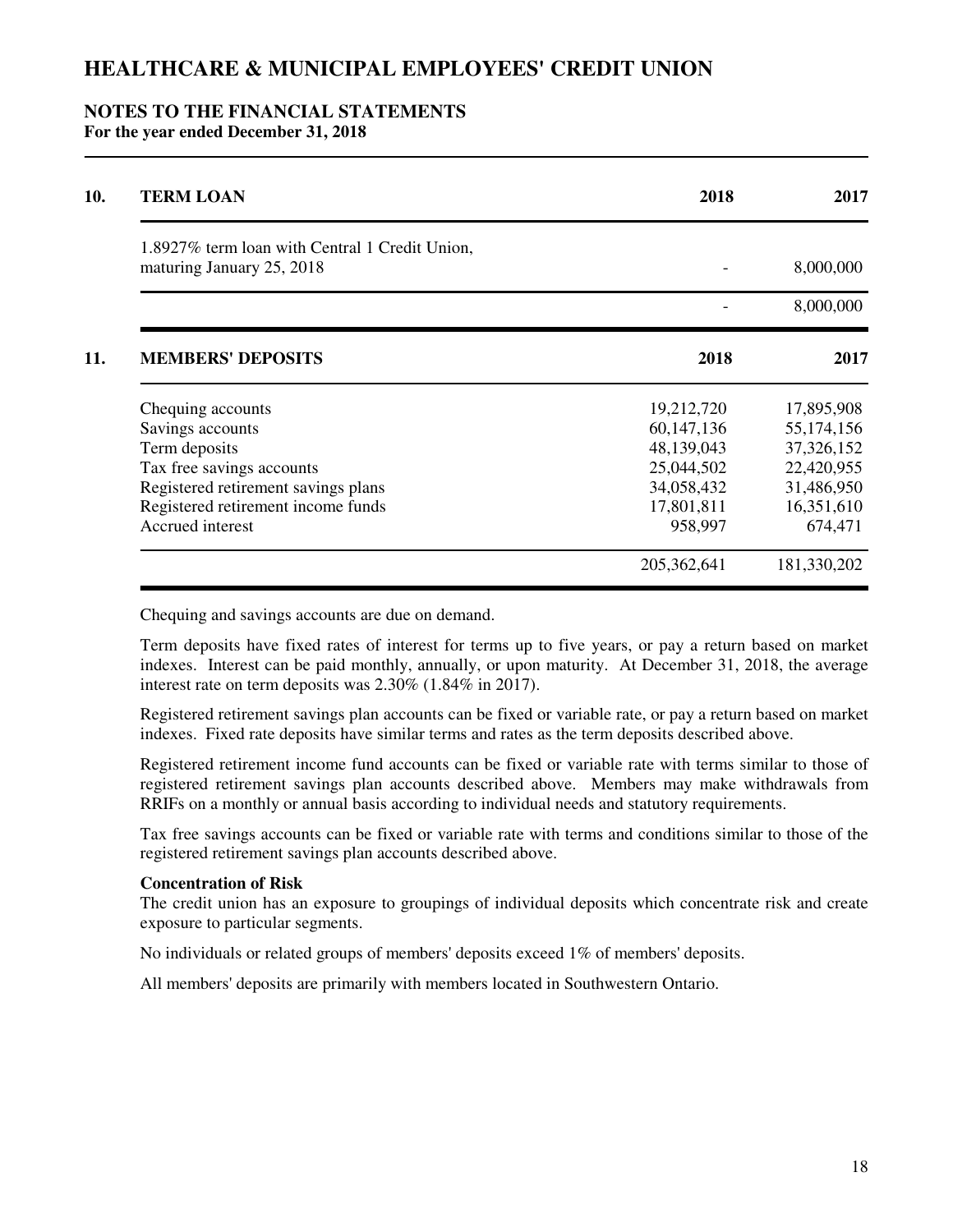### NOTES TO THE FINANCIAL STATEMENTS For the year ended December 31, 2018

## 12. MEMBERS' SHARE CAPITAL

As a condition of membership, each member is required to hold a minimum of \$25 in membership shares. This capital is of a permanent nature which cannot be withdrawn except upon the death or withdrawal from membership of the member. Any special dividends added to a member's permanent share capital account cannot be withdrawn except on the above conditions. As at December 31, 2018, the credit union had 11,108 members.

### 13. CAPITAL MANAGEMENT

The credit union maintains policies and procedures relative to capital management so as to ensure that capital levels are sufficient to cover the risks inherent in the business. The credit union considers its capital to comprise membership shares, undivided earnings, reserves, and the general allowance against doubtful loans.

The credit unions and Caisses Populaires Act, 1994 requires that the credit union maintain regulatory capital of 4% of total assets and 8% of a risk weighted equivalent value. The risk weighted equivalent value is calculated by applying risk weight percentages as prescribed by the Act to various assets, operational and interest rate risk criteria.

| <b>Regulatory capital</b>                                           | 2018       | 2017       |
|---------------------------------------------------------------------|------------|------------|
| <b>Tier 1 Capital</b>                                               |            |            |
| Membership shares                                                   | 789,484    | 898,105    |
| Undivided earnings                                                  | 10,968,896 | 10,329,973 |
| <b>Tier 2 Capital</b><br>Stage 1 and 2 provision for impaired loans | 133,821    | 115,554    |
|                                                                     | 11,892,201 | 11,343,632 |
| Percentage of total assets                                          | 5.4%       | 5.5%       |
| Risk weighted equivalent value                                      | 89,952,838 | 83,666,220 |
| Percentage of risk weighted assets                                  | 13.22%     | 13.56%     |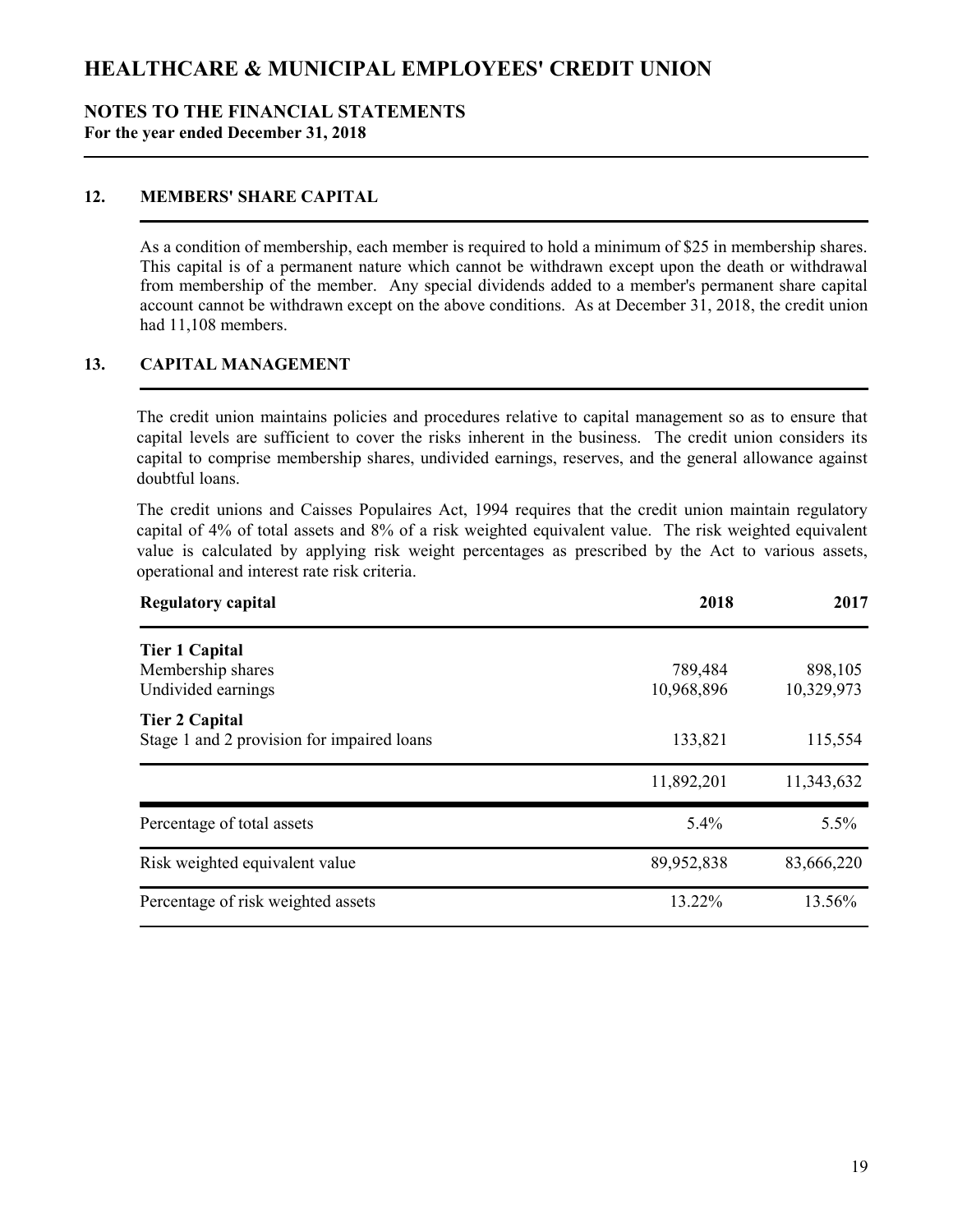## **NOTES TO THE FINANCIAL STATEMENTS For the year ended December 31, 2018**

## **13. CAPITAL MANAGEMENT (Cont'd)**

The Act also requires that the credit union maintain prudent levels of liquidity sufficient to meet its cash flow needs. Assets held for liquidity purposes include:

|                                                | 2018       | 2017       |
|------------------------------------------------|------------|------------|
| Cash                                           | 3,696,824  | 6,923,025  |
| Payroll deposits receivable                    |            | 4,637      |
| Liquidity deposits with Central 1 Credit Union | 13,164,427 | 12,018,830 |
| Other investments qualifying as liquidity      | 1,637,040  |            |
|                                                | 18,498,291 | 18,946,492 |
| % of member deposits and borrowings            | 9.05%      | 10.04 %    |
| <b>INTEREST REVENUE</b>                        | 2018       | 2017       |
| Personal loans                                 | 995,426    | 1,004,705  |
| Mortgages                                      | 6,022,203  | 5,125,485  |
| Investments                                    | 306,306    | 137,773    |
|                                                | 7,323,935  | 6,267,963  |
| <b>INTEREST EXPENSE</b>                        | 2018       | 2017       |
| Demand savings accounts                        | 255,159    | 223,355    |
| Term deposits                                  | 851,365    | 496,921    |
| Tax free savings accounts                      | 316,100    | 245,216    |
| Registered retirement savings plans            | 446,568    | 390,606    |
| Registered retirement income funds             | 280,430    | 242,281    |
|                                                | 2,149,622  | 1,598,379  |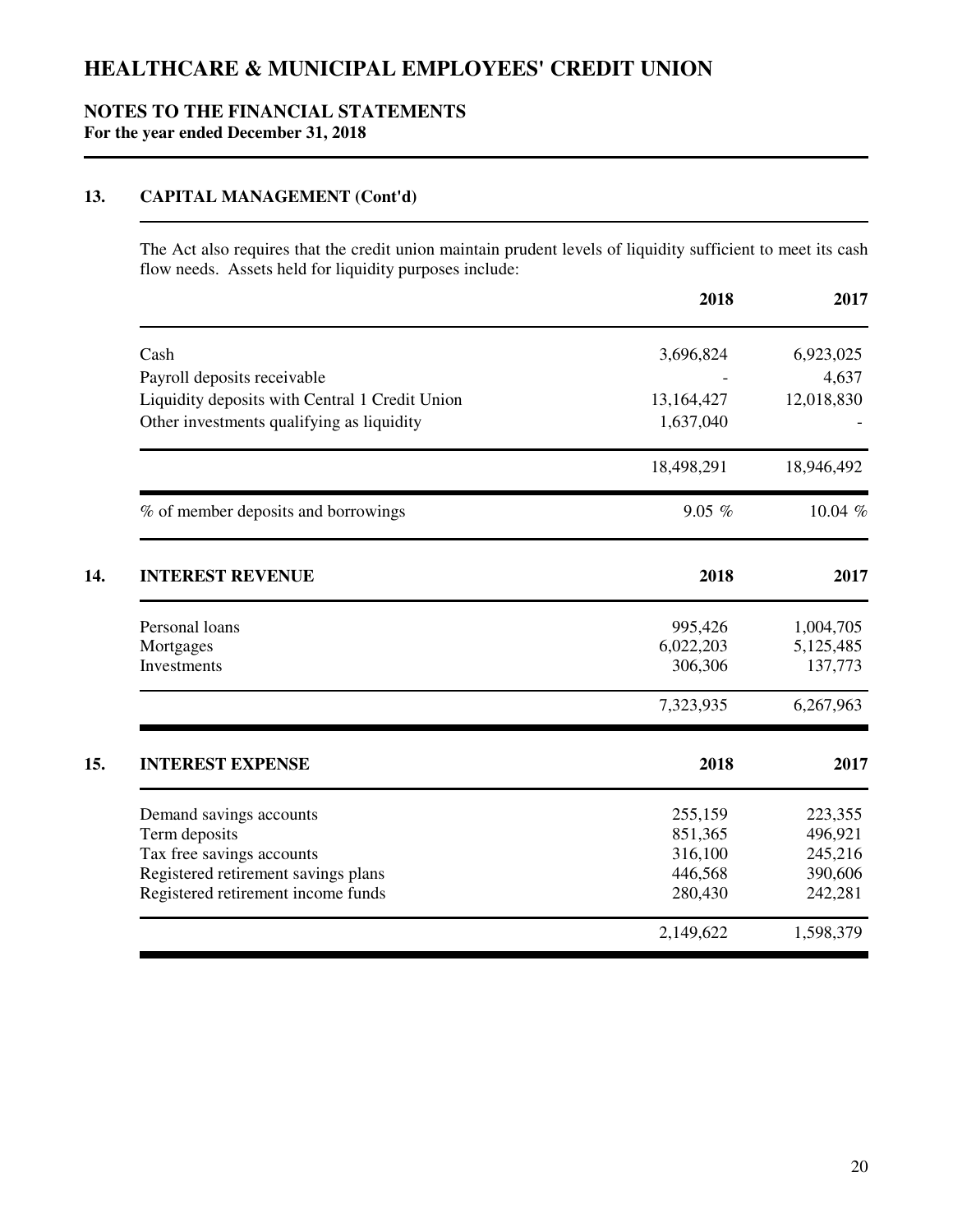## **NOTES TO THE FINANCIAL STATEMENTS For the year ended December 31, 2018**

## **16. INCOME TAX**

| The current income tax provision was calculated as follows:                     | 2018                | 2017               |
|---------------------------------------------------------------------------------|---------------------|--------------------|
|                                                                                 |                     |                    |
| Income per statement before income taxes                                        | 793,217             | (339, 328)         |
| Depreciation in excess of capital cost allowance                                | 63,756              | 119,879            |
| Adjust allowance for impaired loans to allowance for tax purposes               | 1,680               | 2,057              |
| Investment income realized for tax purposes                                     |                     | 338,989            |
| Other adjustments                                                               | 5,502               | 2,932              |
| Taxable income                                                                  | 864,155             | 124,529            |
| Tax at prescribed rate of $26.50\%$ (2017 - 26.50%)<br>Small business deduction | 229,001<br>(65,000) | 33,000<br>(14,320) |
|                                                                                 |                     |                    |
|                                                                                 | 164,001             | 18,680             |
| <b>Deferred Tax Expense</b>                                                     | 2018                | 2017               |
| Origination and reversal of temporary differences                               | (8,835)             | (69, 139)          |
| Reduction in tax rate                                                           | (872)               |                    |
|                                                                                 | (9,707)             | (69, 139)          |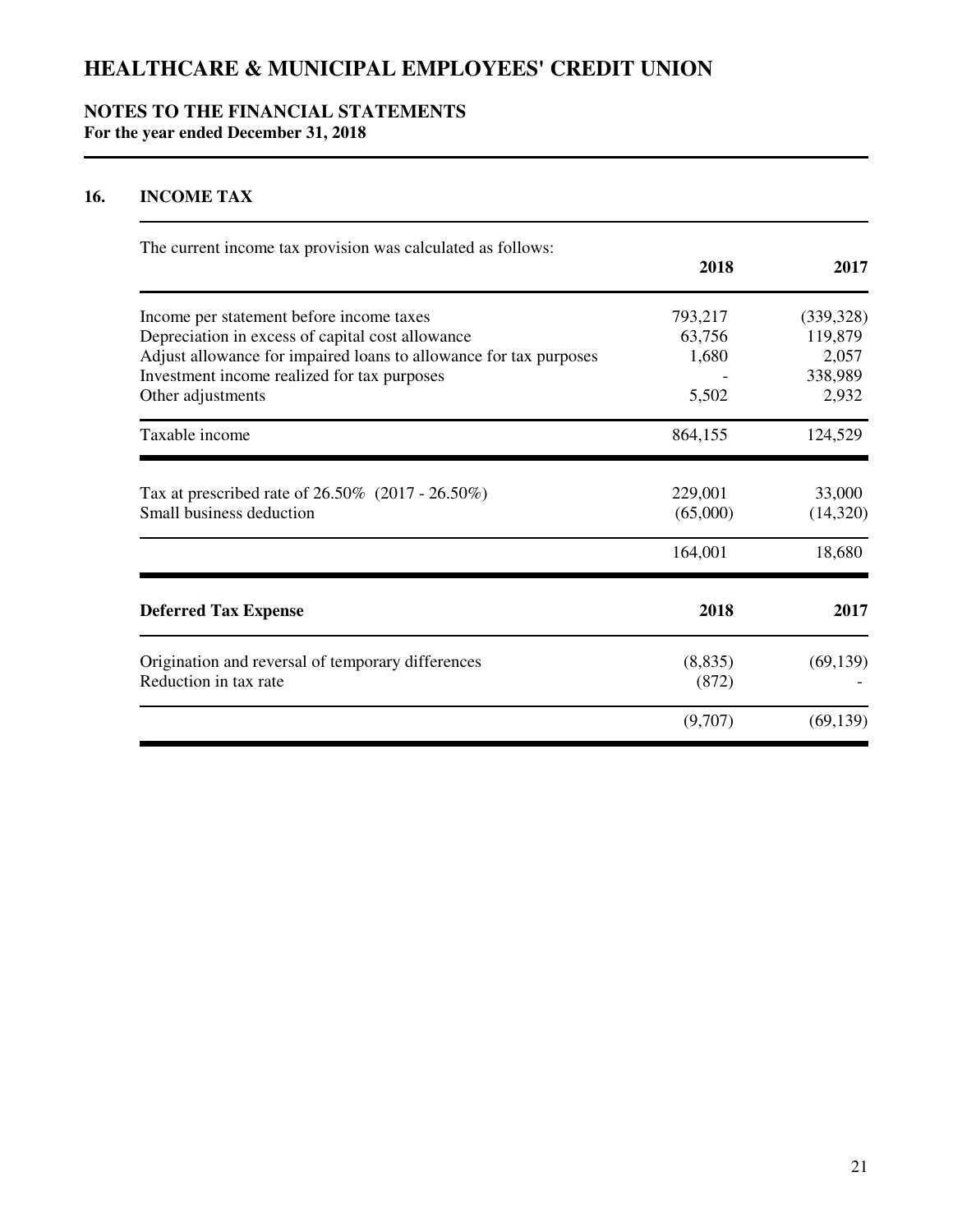## **NOTES TO THE FINANCIAL STATEMENTS For the year ended December 31, 2018**

## **16. INCOME TAX (Cont'd)**

The movement in deferred tax liabilities and assets are:

|                               | <b>Opening Recognized in</b> |                          | Recognized | <b>Closing</b> |
|-------------------------------|------------------------------|--------------------------|------------|----------------|
| 2018                          | <b>Balance</b>               | <b>Net Income</b>        | in OCI     | <b>Balance</b> |
| Property, plant and equipment | 11,745                       | (9,782)                  |            | 1,963          |
| Investments                   |                              | $\overline{\phantom{0}}$ |            |                |
| Allowance for impaired loans  | (3,018)                      | 75                       |            | (2,943)        |
| Cash flow hedges              | $\overline{\phantom{0}}$     | $\overline{\phantom{0}}$ | (1,710)    | (1,710)        |
|                               | 8,727                        | (9,707)                  | (1,710)    | (2,690)        |

| 2017                                                            | <b>Balance</b> | <b>Opening Recognized in</b><br><b>Net Income</b> | Recognized<br>in OCI | <b>Closing</b><br><b>Balance</b> |
|-----------------------------------------------------------------|----------------|---------------------------------------------------|----------------------|----------------------------------|
|                                                                 |                |                                                   |                      |                                  |
| Property, plant and equipment                                   | 29,728         | (17,983)                                          |                      | 11,745                           |
| Investments                                                     | 50,848         | (50, 848)                                         |                      |                                  |
| Allowance for impaired loans                                    | (2,709)        | (309)                                             |                      | (3,018)                          |
| Cash flow hedges                                                | 5,959          |                                                   | (5,960)              |                                  |
|                                                                 | 83,826         | (69, 139)                                         | (5,960)              | 8,727                            |
| Expected settlement of deferred tax liabilities and assets are: |                |                                                   |                      |                                  |
|                                                                 |                |                                                   | 2018                 |                                  |
| Settled within 12 months                                        |                |                                                   | (4, 457)             | 2017<br>(1, 843)                 |
| Settled after more than 12 months                               |                |                                                   | 1,767                | 10,570                           |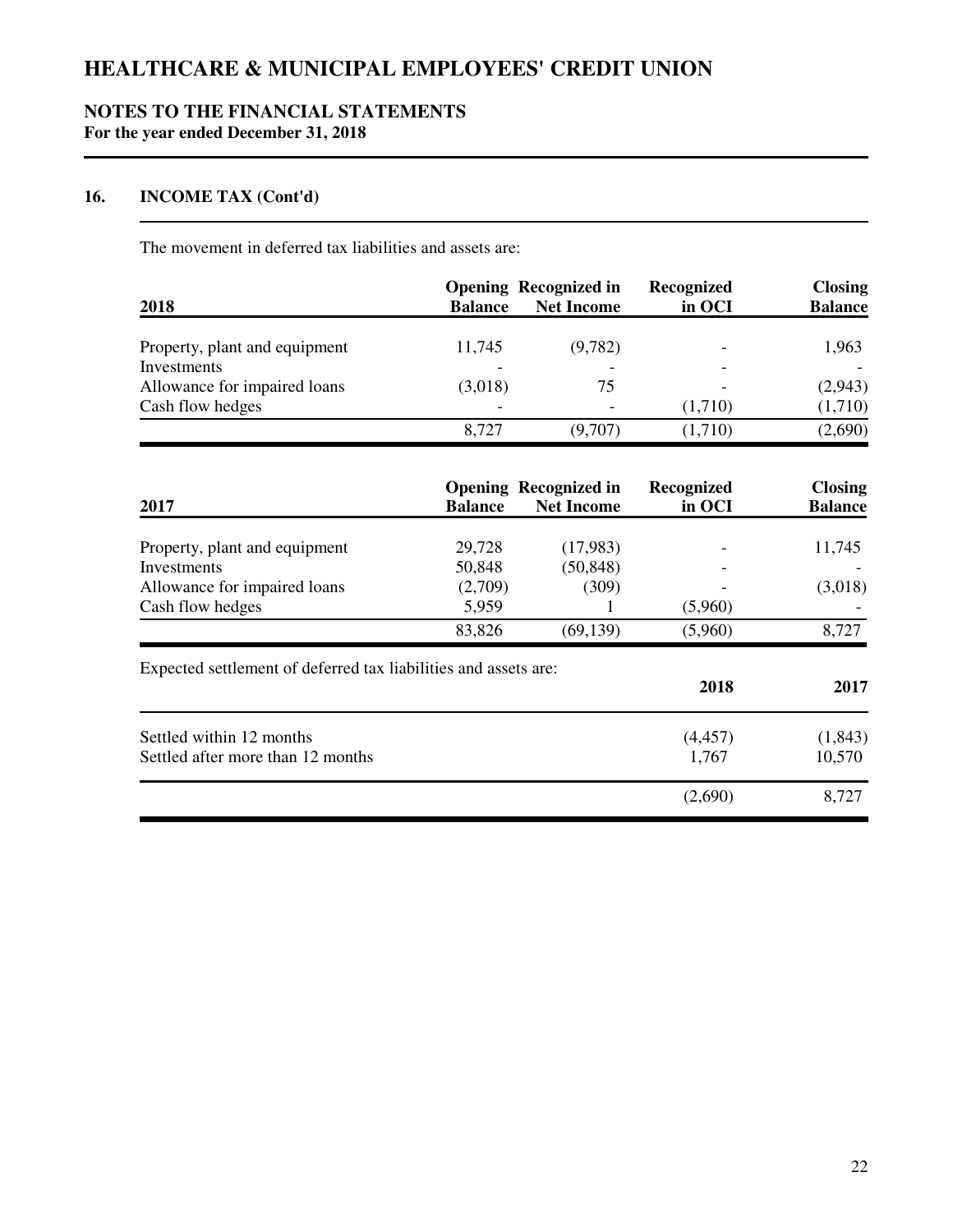### **NOTES TO THE FINANCIAL STATEMENTS For the year ended December 31, 2018**

## **17. RELATED PARTY TRANSACTIONS**

The credit union entered into the following transactions with key management personnel, which are defined by IAS 24, Related Party Disclosures, as those persons having authority and responsibility for planning, directing and controlling the activities of the credit union, including directors and management.

| <b>Compensation</b>                                                                                 | 2018               | 2017                           |  |
|-----------------------------------------------------------------------------------------------------|--------------------|--------------------------------|--|
| Salaries and other short-term employee benefits<br>Total pension and other post-employment benefits | 625,853<br>108,385 | 623,586<br>96,210              |  |
|                                                                                                     | 734,238            | 719,796                        |  |
| <b>Loans to Key Management Personnel and Directors</b>                                              | 2018               | 2017                           |  |
| Aggregate value of new credit approved during year                                                  | 955,200            | 1,423,781                      |  |
| Outstanding balance of loans advanced at year end<br>Interest received on loans advanced            | 574,843<br>18,720  | 459,268<br>16,239              |  |
| Outstanding balance of lines of credit advanced at year end                                         | 2,908,960          |                                |  |
| Interest received on lines of credit advanced<br>Unused value of lines of credit                    | 75,936<br>483,327  | 2,475,169<br>56,900<br>527,687 |  |

The credit union's policy for lending to key management personnel is that the loans are approved and deposits accepted on the same terms and conditions which apply to Members for each class of loan or deposit.

| <b>Deposits from Key Management Personnel and Directors</b> | 2018    | 2017    |  |
|-------------------------------------------------------------|---------|---------|--|
| Aggregate value of term and savings deposits                | 912,405 | 870.816 |  |
| Total interest paid on term and savings deposits            | 13.081  | 14,302  |  |

The credit union's policy for receiving deposits from key management personnel is that all transactions are approved and deposits accepted on the same terms and conditions which apply to Members for each type of deposit. There are no benefits or concessional terms and conditions applicable to key management personnel or close family members.

Included in board and committee expenses are honoraria totaling \$44,201 (2017 - \$39,346).

The Act requires the disclosure of remuneration paid to the five highest paid officers and/or employees whose total remuneration for the year exceeds \$150,000.

|                               | Salary  | Value of<br><b>Benefits</b> |
|-------------------------------|---------|-----------------------------|
| Doug Mann, CEO                | 186,073 | 33,772                      |
| Jennifer Vandehaar, EVP & COO | 145,433 | 22,617                      |
|                               |         |                             |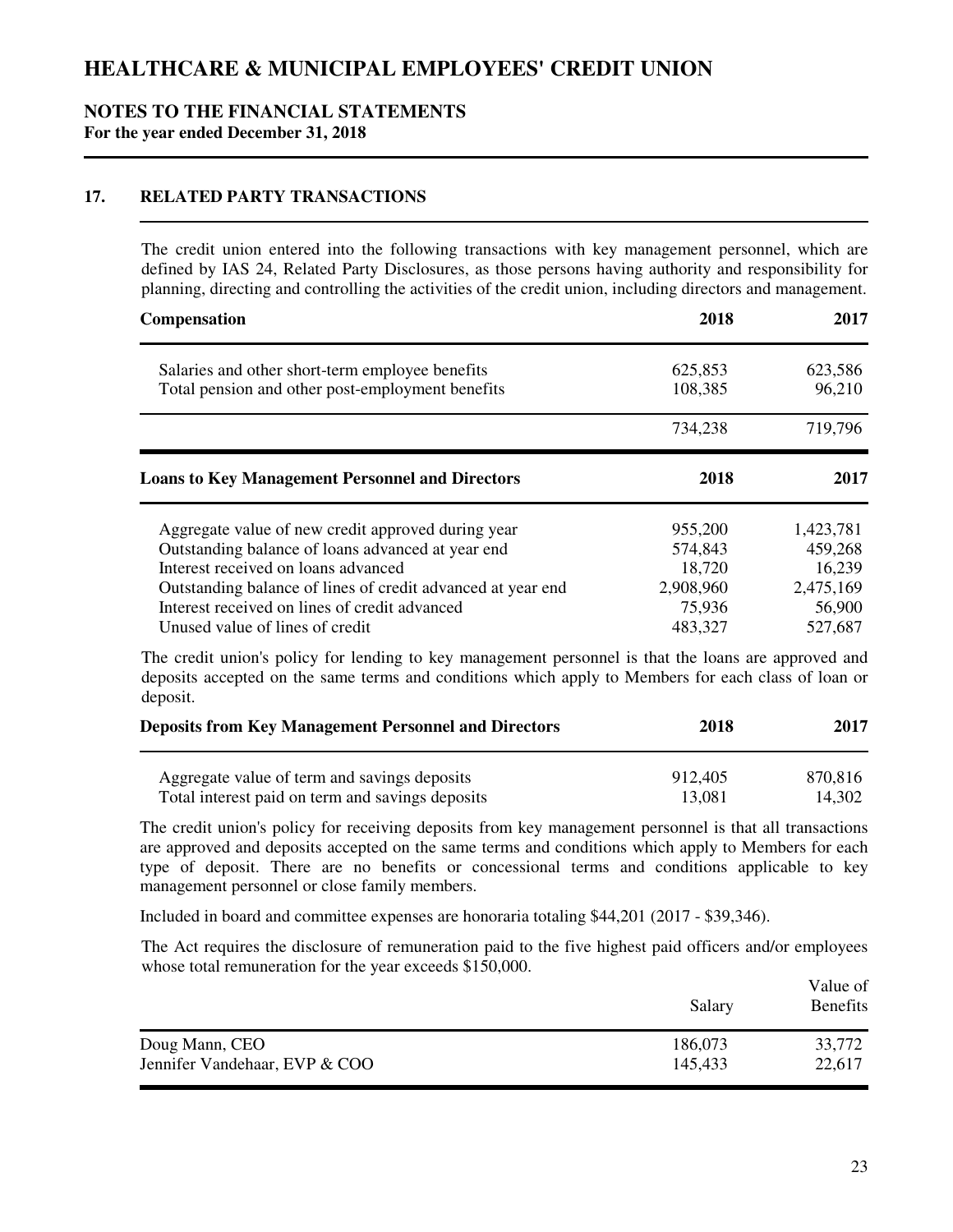#### **NOTES TO THE FINANCIAL STATEMENTS For the year ended December 31, 2018**

### **18. FINANCIAL INSTRUMENTS**

The following table represents the carrying amount by classification.

|                                                   | 2018          | 2017        |
|---------------------------------------------------|---------------|-------------|
| Fair value through profit or loss                 |               |             |
| Cash                                              | 3,696,824     | 6,923,025   |
| Derivative assets                                 | 161,784       | 337,883     |
| Equity investments                                | 575,365       | 1,342,161   |
|                                                   | 4,433,973     | 8,603,069   |
| <b>Amortized Cost</b>                             |               |             |
| Debt investments                                  | 14,834,279    | 12,036,918  |
| Loans                                             | 196,396,895   | 179,209,684 |
| Accounts receivable (other)                       | 32,833        | 22,471      |
|                                                   | 211,264,007   | 191,269,073 |
| Liabilities at fair value through profit or loss: |               |             |
| Derivative liabilities                            | 165,263       | 367,783     |
| <b>Liabilities:</b>                               |               |             |
| Member deposits                                   | 205, 362, 641 | 181,330,202 |
| Member shares                                     | 789,484       | 898,105     |
| Accounts payable                                  | 1,218,854     | 1,676,687   |
|                                                   | 207,370,979   | 183,904,994 |

The amounts set out below represent the fair values of the credit union's financial instruments where fair value differs from carrying cost. Assets that are not considered financial instruments, such as property, plant and equipment, prepaid expenses and income taxes recoverable, are excluded.

Fair value of variable rate loans and member deposits are assumed to equal the book value as the interest rates on these loans and deposits reprice to market on a periodic basis.

Fair value of fixed rate investments, fixed rate loans, and fixed rate member deposits is determined by discounting the expected future cash flows of these investments, loans, and deposits at current market rates for products with similar terms and credit risks. Contractual cash flows are assumed to represent expected cash flows.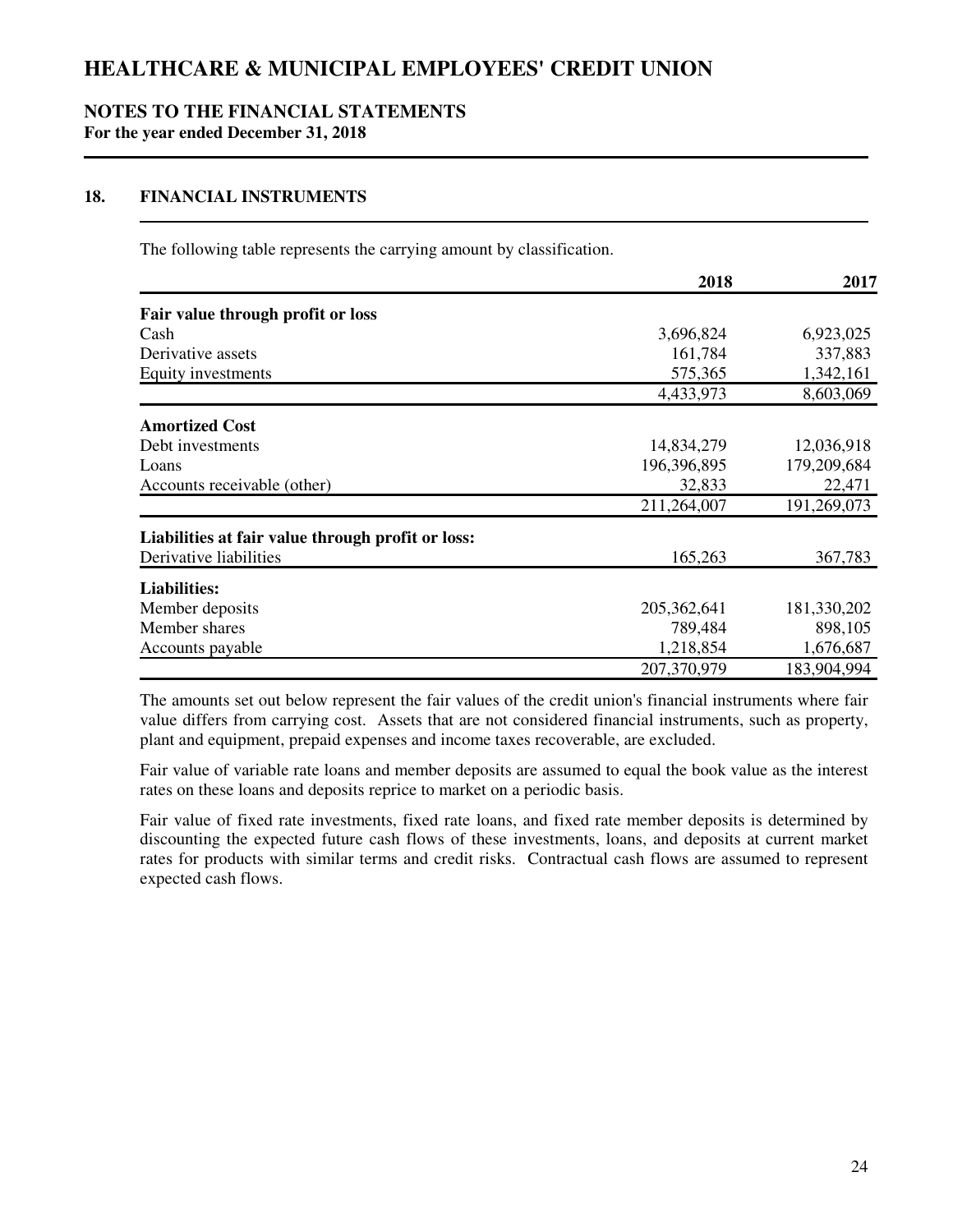### **NOTES TO THE FINANCIAL STATEMENTS For the year ended December 31, 2018**

## **18. FINANCIAL INSTRUMENTS (Cont'd)**

|                         | Fair          | <b>Book</b>          | Fair value over                              |  |
|-------------------------|---------------|----------------------|----------------------------------------------|--|
| 2018                    | value         | value                | (under) book value                           |  |
| <b>Assets</b>           |               |                      |                                              |  |
| Investments             | 14,854,138    | 14,834,279           | 19,859                                       |  |
| Loans and mortgages     | 194,721,610   | 196,396,895          | (1,675,285)                                  |  |
| <b>Liabilities</b>      |               |                      |                                              |  |
| Member deposits<br>2017 | 205,230,674   | 205, 362, 641        | (131,967)                                    |  |
|                         | Fair<br>value | <b>Book</b><br>value | <b>Fair value over</b><br>(under) book value |  |
| <b>Assets</b>           |               |                      |                                              |  |
| Investments             | 12,083,484    | 12,036,918           | 46,566                                       |  |
| Loans and mortgages     | 179,480,345   | 179,247,102          | 233,243                                      |  |
| <b>Liabilities</b>      |               |                      |                                              |  |
| Member deposits         | 181,831,415   | 181,330,202          | 501,213                                      |  |

The following table provides an analysis of investments that are measured subsequent to initial recognition at fair value, grouped into Levels 1 to 3 based on the degree to which the fair value is observable:

### **Level 1**

Fair value measurements are those derived from quoted prices (unadjusted) in active markets for identical assets or liabilities using the last bid price;

## **Level 2**

Fair value measurements are those derived from inputs other than quoted prices included within Level 1 that are observable for the asset or liability, either directly (i.e. as prices) or indirectly (i.e. derived from prices); and

## **Level 3**

Fair value measurements are those derived from valuation techniques that include inputs for the asset or liability that are not based on observable market data (unobservable inputs).

The level in the fair value hierarchy within which the financial asset or financial liability is categorized is determined on the basis of the lowest level of input that is significant to the fair value measurement. Financial assets and financial liabilities are classified in their entirety into only one of three levels.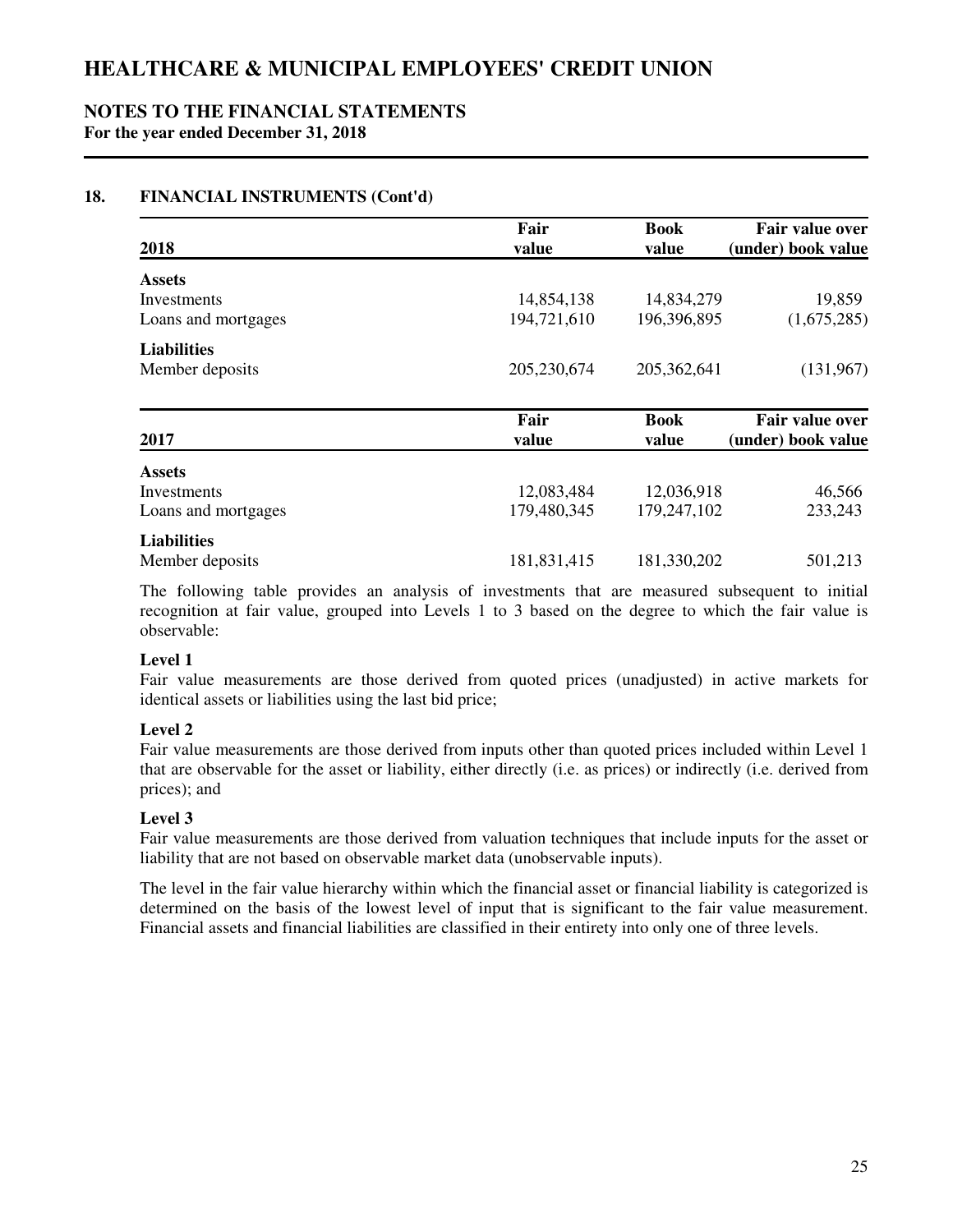## **NOTES TO THE FINANCIAL STATEMENTS For the year ended December 31, 2018**

## **18. FINANCIAL INSTRUMENTS (Cont'd)**

| <b>December 31, 2018</b><br><b>Financial Instruments</b>                                  |           |           |          |              |
|-------------------------------------------------------------------------------------------|-----------|-----------|----------|--------------|
| <b>Measured at Fair Value</b>                                                             | Level 1   | Level 2   | Level 3  | <b>Total</b> |
| Cash and bank                                                                             | 3,696,824 |           |          | 3,696,824    |
| Central 1 Credit Union - Class A                                                          |           | 79,080    |          | 79,080       |
| Central 1 Credit Union - Class E                                                          |           | 494,800   |          | 494,800      |
| Derivative assets                                                                         |           |           | 161,784  | 161,784      |
| Derivative liabilities                                                                    |           |           | 165,263  | 165,263      |
| Total fair value investments                                                              | 3,696,824 | 573,880   | (3,479)  | 4,267,225    |
| <b>December 31, 2017</b><br><b>Financial Instruments</b><br><b>Measured at Fair Value</b> | Level 1   | Level 2   | Level 3  | <b>Total</b> |
| Cash and bank                                                                             | 6,923,025 |           |          | 6,923,025    |
| Other debt instruments                                                                    |           |           |          |              |
| Central 1 Credit Union - Class A                                                          |           | 681,276   |          | 681,276      |
| Central 1 Credit Union - Class E                                                          |           | 659,400   |          | 659,400      |
| Derivative assets                                                                         |           |           | 337,883  | 337,883      |
| Derivative liabilities                                                                    |           |           | 367,783  | 367,783      |
| Total fair value investments                                                              | 6,923,025 | 1,340,676 | (29,900) | 8,233,801    |
| <b>Reconciliation of Level 3 financial instruments</b>                                    |           |           | 2018     | 2017         |
| Balance beginning of year                                                                 | (29,900)  | 458,975   |          |              |
| Gains (losses) included in the statement of income as investment income                   | 39,092    | (84, 819) |          |              |
| Gains (losses) included in other comprehensive income                                     | (12,671)  | (39, 732) |          |              |
| Distributions received                                                                    |           |           |          | (364, 324)   |
| Balance, end of year                                                                      |           |           | (3,479)  | (29,900)     |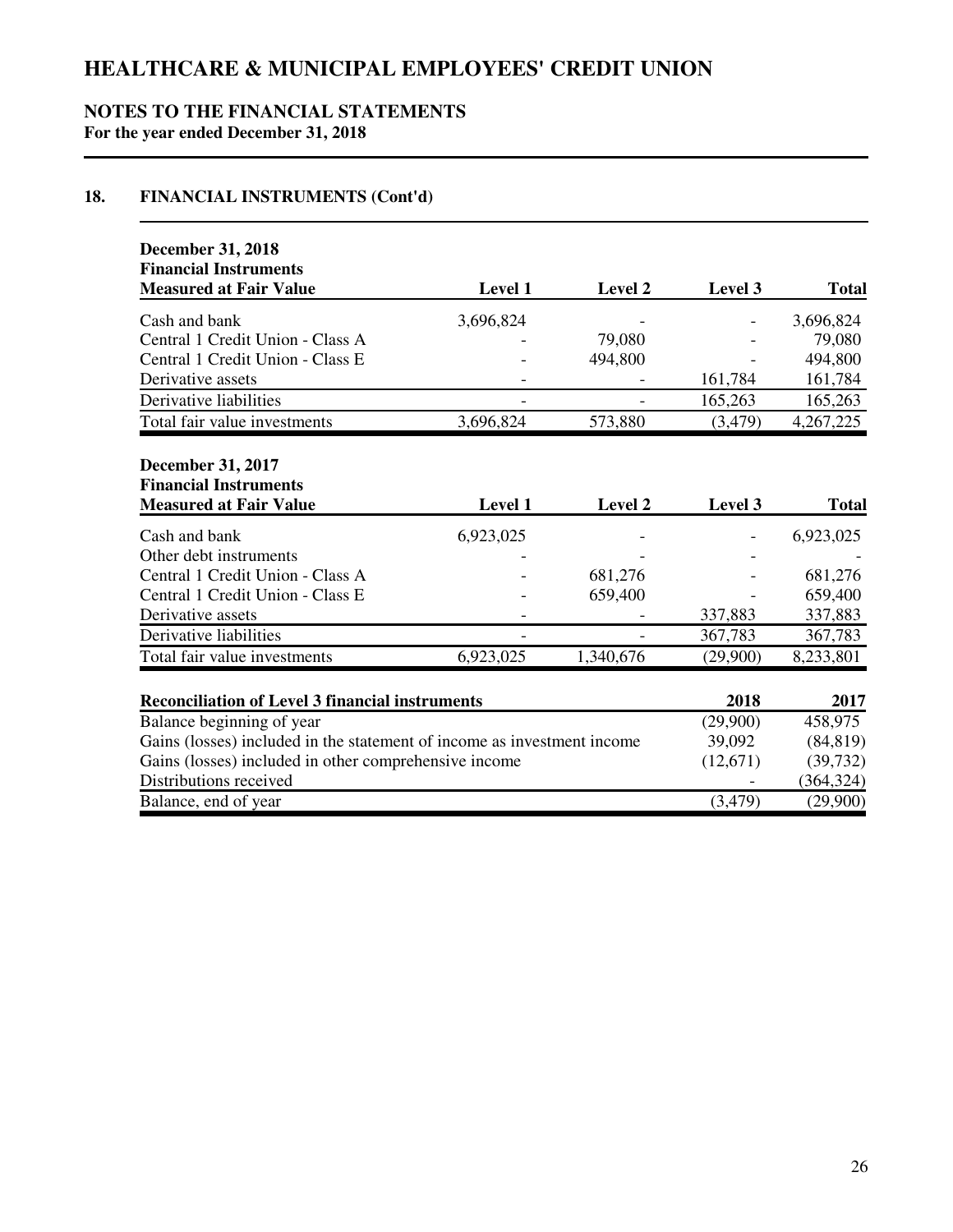### **NOTES TO THE FINANCIAL STATEMENTS For the year ended December 31, 2018**

### **19. RISK MANAGEMENT**

The Board of Directors has overall responsibility for the determination of the credit union's risk management objectives and policies and, whilst retaining ultimate responsibility for them, it has delegated the authority for designing and operating processes that ensure effective implementation of the objectives and policies to the credit union's finance function. The Board of Directors receives monthly reports from the credit union's Chief Financial Officer through which it reviews the effectiveness of the processes put in place and the appropriateness of the objectives and policies it sets.

#### **Credit Risk**

The credit union is exposed to the risk of loss related to loans and mortgages receivable. The credit union invests in loans as its primary source of revenue. Credit is granted through consideration of the member's character, credit history, capacity for debt, and value of collateral available to secure the loan. The risk of credit loss is mitigated by requiring collateral security on loans in excess of \$30,000. Mortgages are secured by real property. Term loans and lines of credit are secured by other assets equivalent to the approved balance on the loan.

With respect to credit risk, the Board of Directors receives monthly reports summarizing new loans, delinquent loans and overdraft utilization. The Board of Directors also receives an analysis of bad debts and allowance for doubtful loans monthly.

A sizeable portfolio of the loan book is secured by residential property in Hamilton, Ontario. Therefore, the credit union is exposed to the risks in reduction of the loan to valuation ratio (LVR) cover should the property market be subject to a decline. The risk of (losses) from loans undertaken is primarily reduced by the nature and quality of the security taken.

There have been no significant changes from the previous year in the exposure to risk or policies, procedures and methods used to measure the risk.

### **Liquidity Risk**

Liquidity risk consists of the risk that the credit union is unable to generate sufficient cash to meet commitments as they come due. The credit union maintains a liquidity reserve with Central 1 Credit Union as described in Note 5. The credit union is also required by statute to maintain a prescribed amount of liquid assets to mitigate liquidity risk. Liquidity requirements based on expected maturity of member deposits, and the corresponding maturity of investments in loans, is described in the chart under interest rate risk below. The credit union mitigates this risk by monitoring cash activities and expected outflows so as to meet all cash outflow obligations as they fall due.

There have been no significant changes from the previous year in the exposure to risk or policies, procedures and methods used to measure the risk.

### **Currency Risk**

Currency risk relates to the credit union operating in different currencies and converting non Canadian earnings at different points in time at different foreign exchange levels when adverse changes in foreign currency exchange rates occur.

The credit union's foreign exchange risk is related to deposits and investments denominated in United States dollars. The credit union limits its holdings in foreign currency investments to 25% of the total investment portfolio in accordance with its investment policy. Total unhedged foreign currency must be less than 2% of total assets. Foreign currency changes are continually monitored for effectiveness of its foreign exchange mitigation activities and holdings are adjusted when offside of the investment policy.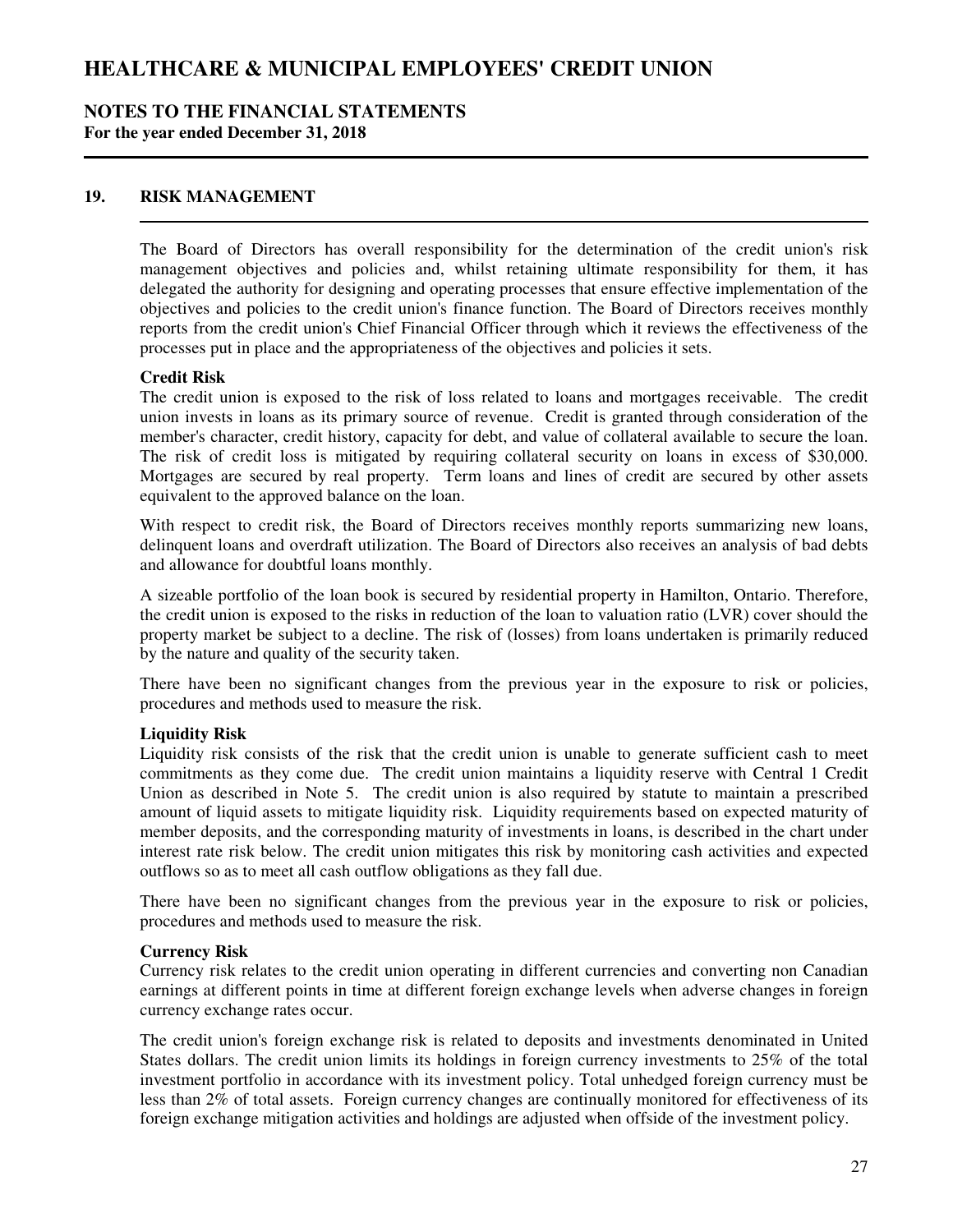### **NOTES TO THE FINANCIAL STATEMENTS For the year ended December 31, 2018**

## **19. RISK MANAGEMENT (Cont'd)**

#### **Interest Rate Risk**

Interest rate risk is the potential for financial loss caused by fluctuations in fair value or future cash flows of financial instruments because of changes in market interest rates. The credit union is exposed to this risk through traditional banking activities, such as deposit taking and lending.

The credit union is required to establish policies and procedures to limit its exposure to interest rate risk. These policies must ensure that the credit union's net earnings before income taxes are not impacted by an amount greater than 0.15% of the credit union's total assets based on interest rate fluctuations that may reasonably be expected to occur. Measurement and management of exposure of interest rate sensitivity is done through a combination of income simulation and maturity gap analysis. The credit union's interest rate risk results from the fact that the maturity or repricing dates for interest rate sensitive assets differs from that for the interest rate sensitive liabilities.

The credit union is exposed to interest rate price risk as a result of fixed rate financial instruments. The credit union is exposed to interest rate cash flow risk as a result of its variable rate financial instruments.

Fixed rate financial instruments maturity dates substantially coincide with interest adjustment dates.

The tables below identifies the maturity dates of interest rate sensitive financial instruments.

Interest sensitive assets and liabilities cannot normally be perfectly matched by amount and term to maturity. The credit union's analysis of risk due to changes in interest rates determined that an increase in interest rates of 0.50% could result in an increase to net income of \$194,000 while a decrease in interest rates of 0.50% could result in an decrease to net income of \$(248,000)**.**

There have been no significant changes from the previous year in the exposure to risk or policies, procedures and methods used to measure the risk.

| 2018               | <b>Variable</b>          | Within<br>3 months | 4 to 12<br>months | Greater than<br>1 year | Not rate<br>sensitive    | <b>Total</b>  |
|--------------------|--------------------------|--------------------|-------------------|------------------------|--------------------------|---------------|
| Assets             |                          |                    |                   |                        |                          |               |
| Cash and bank      | 1,417,462                |                    |                   |                        | 2,279,362                | 3,696,824     |
| effective rate $%$ |                          |                    |                   |                        |                          |               |
| Loans              | 65,914,856               | 3,663,732          | 6,156,572         | 120,661,735            | $\overline{\phantom{0}}$ | 196,396,895   |
| effective rate $%$ | 5.50                     | 3.23               | 3.34              | 3.10                   |                          |               |
| Investments        | $\overline{\phantom{a}}$ | 532,812            |                   | 10,800,000             | 3,501,467                | 14,834,279    |
| effective rate $%$ |                          | 2.18               |                   | 2.17                   |                          |               |
| <b>Liabilities</b> |                          |                    |                   |                        |                          |               |
| Member deposits    | 81,765,093               | 15,499,333         | 43,050,078        | 44,139,151             | 20,908,986               | 205, 362, 641 |
| effective rate $%$ | 0.60                     | 1.85               | 1.90              | 2.41                   |                          |               |